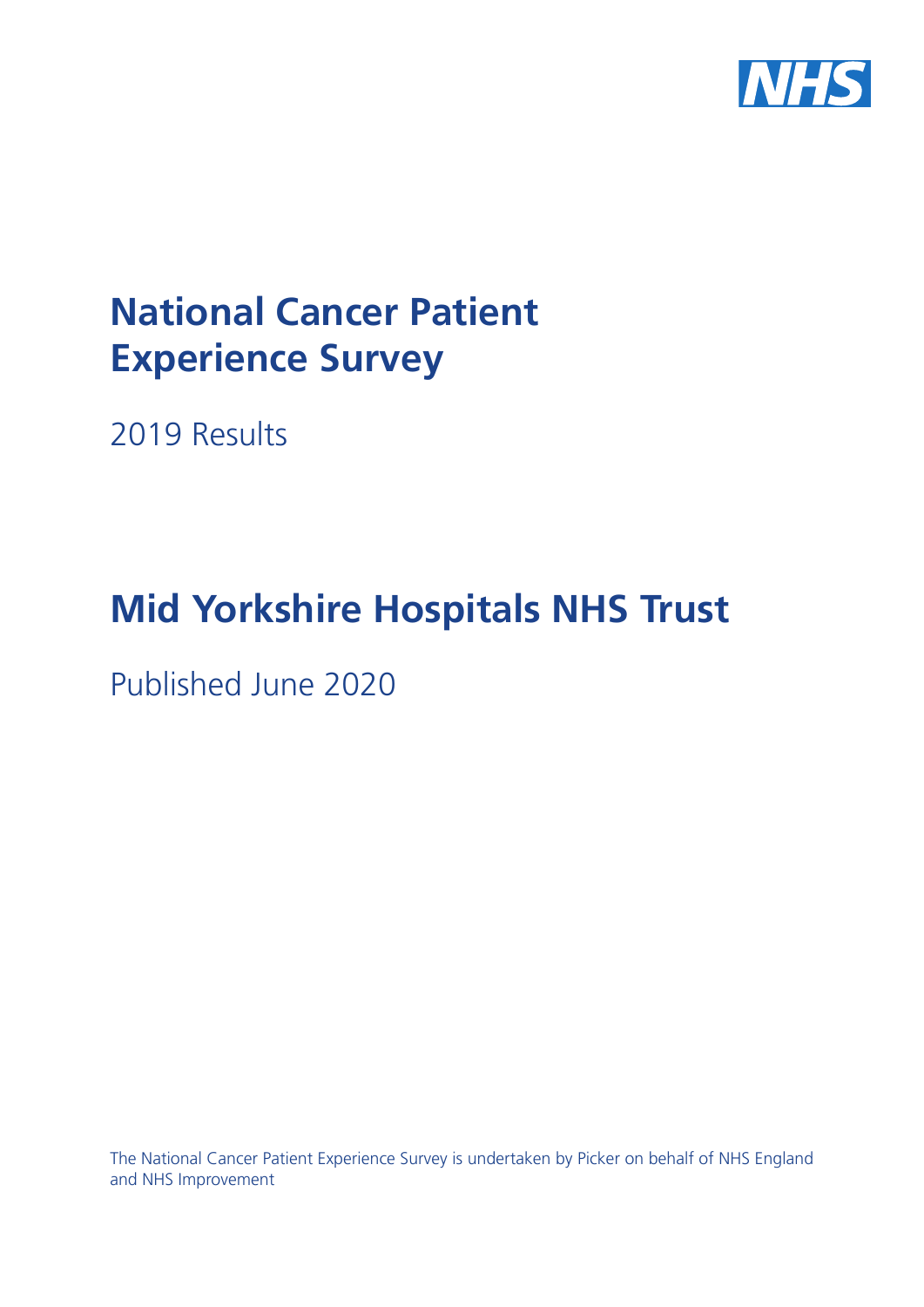# **Executive Summary** Case Mix Adjusted scores

#### **Cancer Dashboard Questions**

The following seven questions are included in phase 1 of the Cancer Dashboard developed by Public Health England and NHS England:

Q61. Patient's average rating of care scored from very poor to very good

| 0   | $\overline{2}$                                                | 3 | 4 | 5 | 6 | 7 | 8   | 9 | 10                                                                                            |
|-----|---------------------------------------------------------------|---|---|---|---|---|-----|---|-----------------------------------------------------------------------------------------------|
|     |                                                               |   |   |   |   |   | 8.8 |   |                                                                                               |
| 1%  |                                                               |   |   |   |   |   |     |   | Q18. Patient definitely involved as much as they wanted in decisions about care and treatment |
|     |                                                               |   |   |   |   |   |     |   | Q19. Patient given the name of a CNS who would support them through their treatment           |
| 85% | Q20. Patient found it very or quite easy to contact their CNS |   |   |   |   |   |     |   |                                                                                               |
| 86% |                                                               |   |   |   |   |   |     |   | Q39. Patient always felt they were treated with respect and dignity while in hospital         |
|     | leaving hospital                                              |   |   |   |   |   |     |   | Q41. Hospital staff told patient who to contact if worried about condition or treatment after |
| 58% | treatment                                                     |   |   |   |   |   |     |   | Q55. General practice staff definitely did everything they could to support patient during    |

### **Questions Outside Expected Range**

|                                                                           |            | Case Mix Adjusted Scores   |                            |                   |  |
|---------------------------------------------------------------------------|------------|----------------------------|----------------------------|-------------------|--|
|                                                                           | 2019 Score | Lower<br>Expected<br>Range | Upper<br>Expected<br>Range | National<br>Score |  |
| [Q1. Saw GP once or twice before being told they needed to go to hospital | 84%        | 75%                        | 83%                        | 79%               |  |

|                                                                                                          |            | Case Mix Adjusted Scores   |                            |                   |
|----------------------------------------------------------------------------------------------------------|------------|----------------------------|----------------------------|-------------------|
|                                                                                                          | 2019 Score | Lower<br>Expected<br>Range | Upper<br>Expected<br>Range | National<br>Score |
| Q10. Patient told they could bring a family member or friend when first told they had cancer             | 72%        | 72%                        | 82%                        | 77%               |
| Q19. Patient given the name of a CNS who would support them through their treatment                      | 87%        | 89%                        | 95%                        | 92%               |
| Q34. Patient thought there were always or nearly always enough nurses on duty to care for<br>  them      | 56%        | 57%                        | 72%                        | 64%               |
| 037. Patient definitely found hospital staff to discuss worries or fears during their inpatient<br>visit | 45%        | 46%                        | 58%                        | 52%               |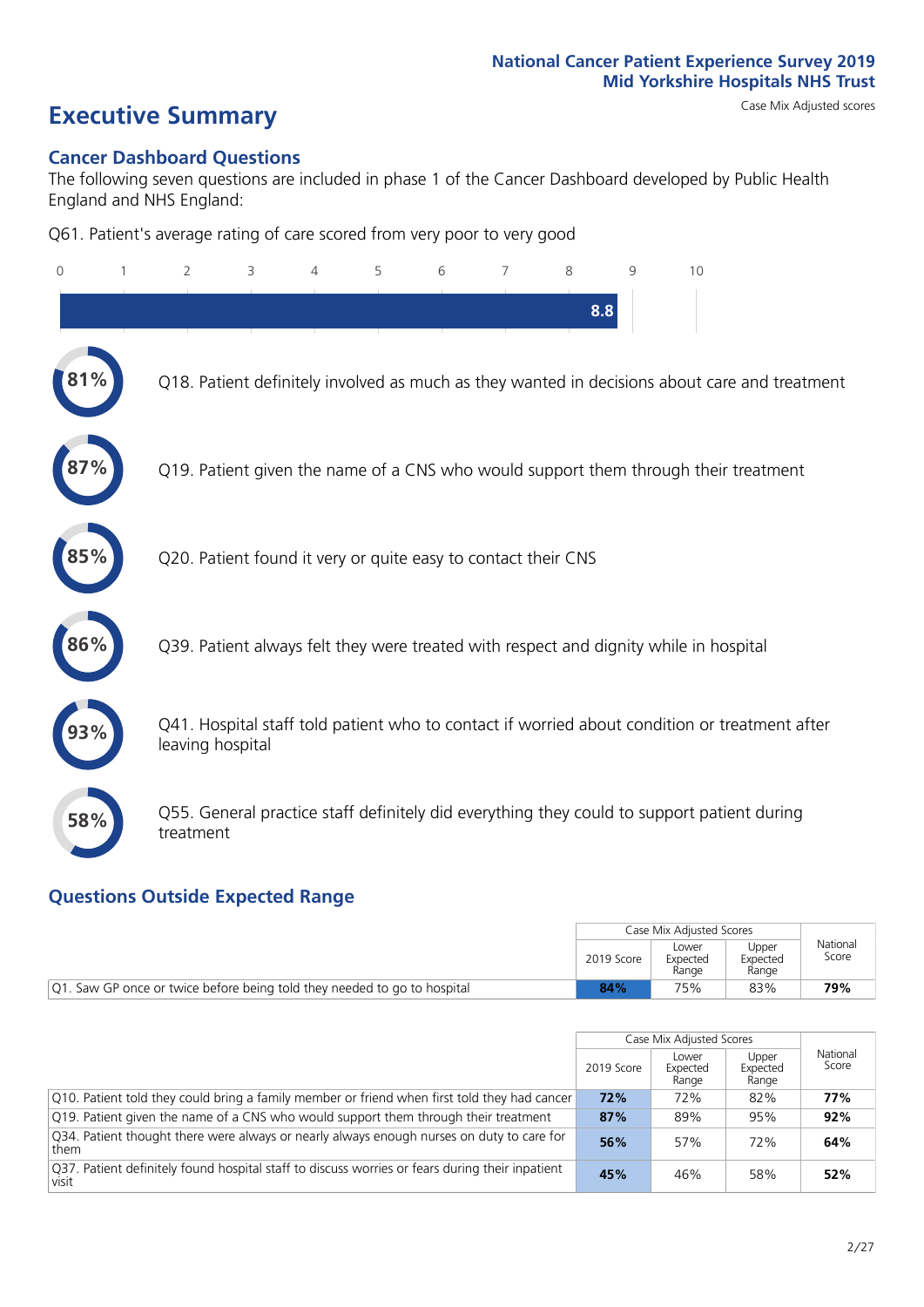## **Introduction**

The National Cancer Patient Experience Survey 2019 is the ninth iteration of the survey first undertaken in 2010. It has been designed to monitor national progress on cancer care; to provide information to drive local quality improvements; to assist commissioners and providers of cancer care; and to inform the work of the various charities and stakeholder groups supporting cancer patients.

The survey was overseen by a national Cancer Patient Experience Advisory Group. This Advisory Group set the principles and objectives of the survey programme and guided questionnaire development. The survey was commissioned and managed by NHS England. The survey provider, Picker, is responsible for designing, running and analysing the survey.

The 2019 survey involved 143 NHS Trusts. Out of 111,366 people, 67,858 people responded to the survey, yielding a response rate of 61%.

# **Methodology**

#### **Eligibility, eldwork and survey methods**

The sample for the survey included all adult (aged 16 and over) NHS patients, with a confirmed primary diagnosis of cancer, discharged from an NHS Trust after an inpatient episode or day case attendance for cancer related treatment in the months of April, May and June 2019. The fieldwork for the survey was undertaken between December 2019 and March 2020.

As in the previous four years, the survey used a mixed mode methodology. Questionnaires were sent by post, with two reminders where necessary, but also included an option to complete the questionnaire online. A Freephone helpline and email was available for respondents to opt out, ask questions about the survey, enable them to complete their questionnaire over the phone and provide access to a translation and interpreting facility for those whose first language was not English.

#### **Case-mix adjustment**

Both unadjusted and adjusted scores are presented in this report. Case-mix adjusted scores allows us to account for the impact that differing patient populations might have on results. By using the case-mix adjusted estimates we can obtain a greater understanding of how a Trust is performing given their patient population. The factors taken into account in this case-mix adjustment are gender, age, ethnic group, deprivation, and tumour group.

#### **Scoring methodology**

Fifty-two questions from the questionnaire are scored as these questions relate directly to patient experience. For all but one question (Q61), scores are presented as the percentage of positive responses out of all scored responses. For Q61, respondents rate their overall care on a scale of 0 to 10, of which the average was calculated for this question's presented score. The percentages in this report have been rounded to the nearest percentage point. Therefore, in some cases the figures do not appear to add up to 100%.

#### **Statistical significance**

In the reporting of 2019 results, appropriate statistical tests have been undertaken to identify unadjusted scores for which the change over time is 'statistically significant'. Thirty-seven scored questions in 2019 have been compared with those of 2018 and a statistically significant change between the two years has been reported where identified.

For the scored questions that are comparable beyond 2018, statistically significant change over the five years has also been reported where identified. A statistically significant difference means that the change in the result is very unlikely to have occurred by sampling variation.

#### **Suppression**

#### **Question-level suppression**

For scores where the base size per question is  $<$ 21, the score will be suppressed and replaced with an asterisk (\*). The base size will include neutral response options.

#### **Double suppression**

If any group within a particular sub-group breakdown (such as the tumour group breakdown) has <21 responses, then the figure for this particular group is suppressed and replaced with an asterisk (\*). If there is only one group within the sub-group breakdown that has <21 respondents, and is therefore suppressed, the group with the next lowest number of respondents is also supressed and replaced with an asterisk (\*) (regardless if it is greater than or less than 21).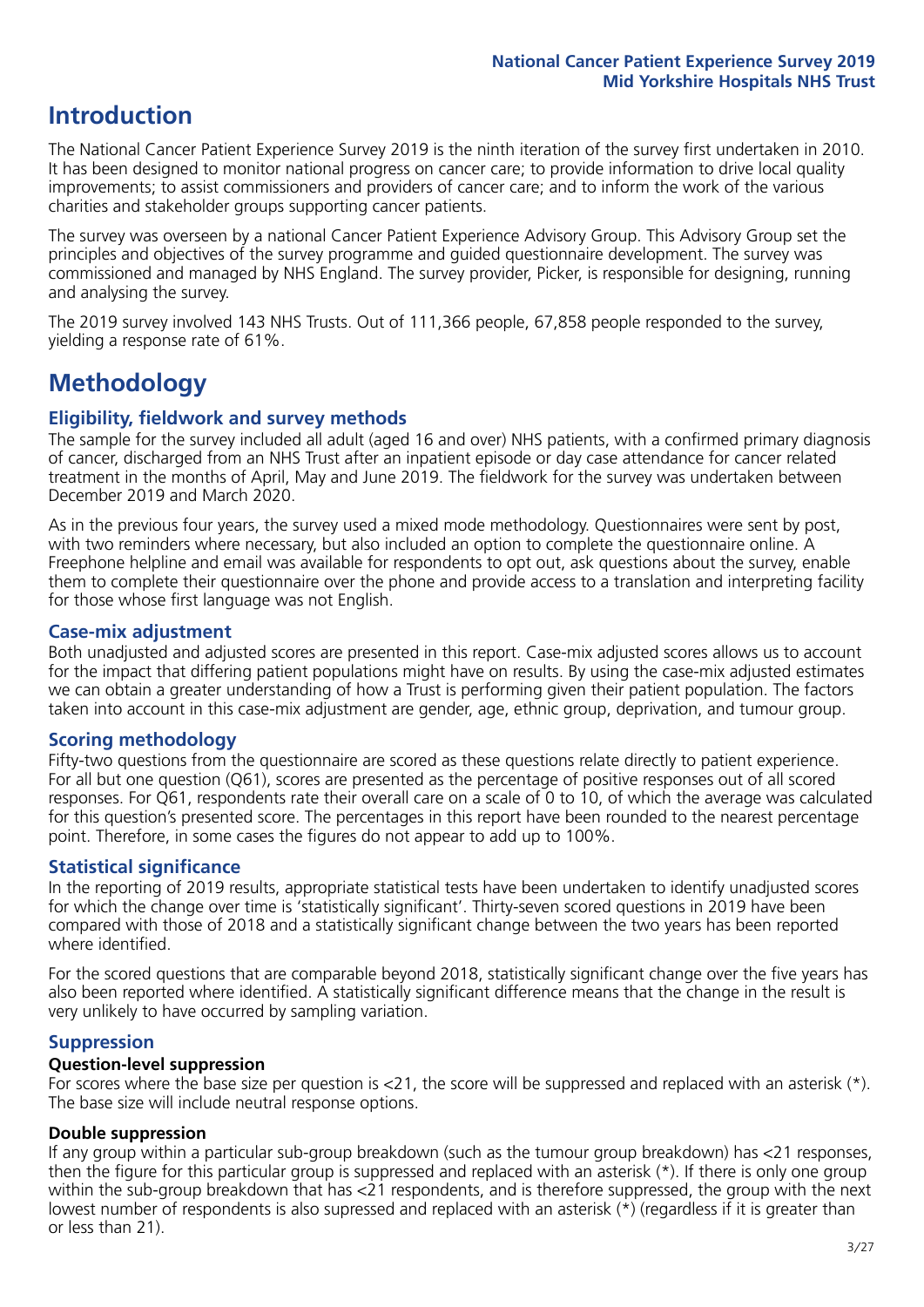# **Understanding the results**

This report shows how this Trust scored for each question in the survey, compared with national results and previous year's results. It is aimed at helping individual Trusts to understand their performance and identify areas for local improvement. Below is a description of the type of results presented within this report and how to understand them.

#### **Expected range charts**

The expected range charts in this report show a bar with the lowest and highest score received for each question nationally. Within this bar, an expected range is given (in grey) and a black diamond represents the actual score for this Trust.

Trusts whose score is above the upper limit of the expected range (in the dark blue) are positive outliers, with a score statistically significantly higher than the national mean. This indicates that the Trust performs better than what Trusts of the same size and demographics are expected to perform. The opposite is true if the score is below the lower limit of the expected range (in the light blue); these are negative outliers. For scores within the expected range (in the grey), the score is what we would expect given the Trust's size and demographics.

#### **Comparability tables**

The comparability tables show the 2018 and 2019 unadjusted scores for this Trust for each scored question. If there is a significant change from 2018 and 2019 or overall from 2015 to 2019, an arrow will be presented for the direction of change. The adjusted 2019 score will also be presented for each scored question along with the lower and upper expected range and national score. Scores above the upper limit of the expected range will be highlighted dark blue, scores below the lower limit of the expected range will be highlighted light blue, and scores within the lower and upper limit of the expected ranges will be highlighted grey.

#### **Tumour type tables**

The tumour type tables show the unadjusted scores for each scored question for each of the 13 tumour groups. The national score for that tumour group is also shown. Unadjusted scores for the same tumour type across different Trusts may not be comparable, as they do not account for the impact that differing patient populations might have on results. Central nervous system is abbreviated as 'CNS' and lower gastrointestinal tract is abbreviated as 'LGT' throughout this report.

#### **Year on year charts**

The year on year charts show five columns representing the unadjusted scores of the last five years (2015, 2016, 2017, 2018 and 2019) for each scored question.

#### **Notes on specific questions**

Following the development phase of the 2019 survey, several changes were made to the questionnaire. Six scored questions were amended (Q5, Q18, Q30, Q35, Q56 and Q60) and one non-scored question (Q29) was amended that impacted the comparability of questions Q30 to Q41. Of all questions changed or impacted by change, only Q60 is presented with historical comparisons; though the results should be interpreted with caution.

#### **Unadjusted data and case-mix adjusted data**

Unadjusted data should be used to see the actual responses from patients relating to the Trust. Case-mix adjusted data, together with expected ranges, should be used to understand whether the results are significantly higher or lower than national results taking account of the patient mix.

### **Further information**

This research was carried out in accordance with the international standard for organisations conducting social research (accreditation to ISO20252:2012; certificate number GB08/74322). The 2019 survey data has been produced and published in line with the Code of Practice for Official Statistics.

For more information on the methodology, please see the Technical Document. It can be viewed along with the 2019 questionnaire and survey quidance on the website at [www.ncpes.co.uk](https://www.ncpes.co.uk/supporting-documents). For all other outputs at National, Trust, CCG and Cancer Alliance level, please see the PDF reports, Excel tables and dashboards at [www.ncpes.co.uk.](https://www.ncpes.co.uk/current-results)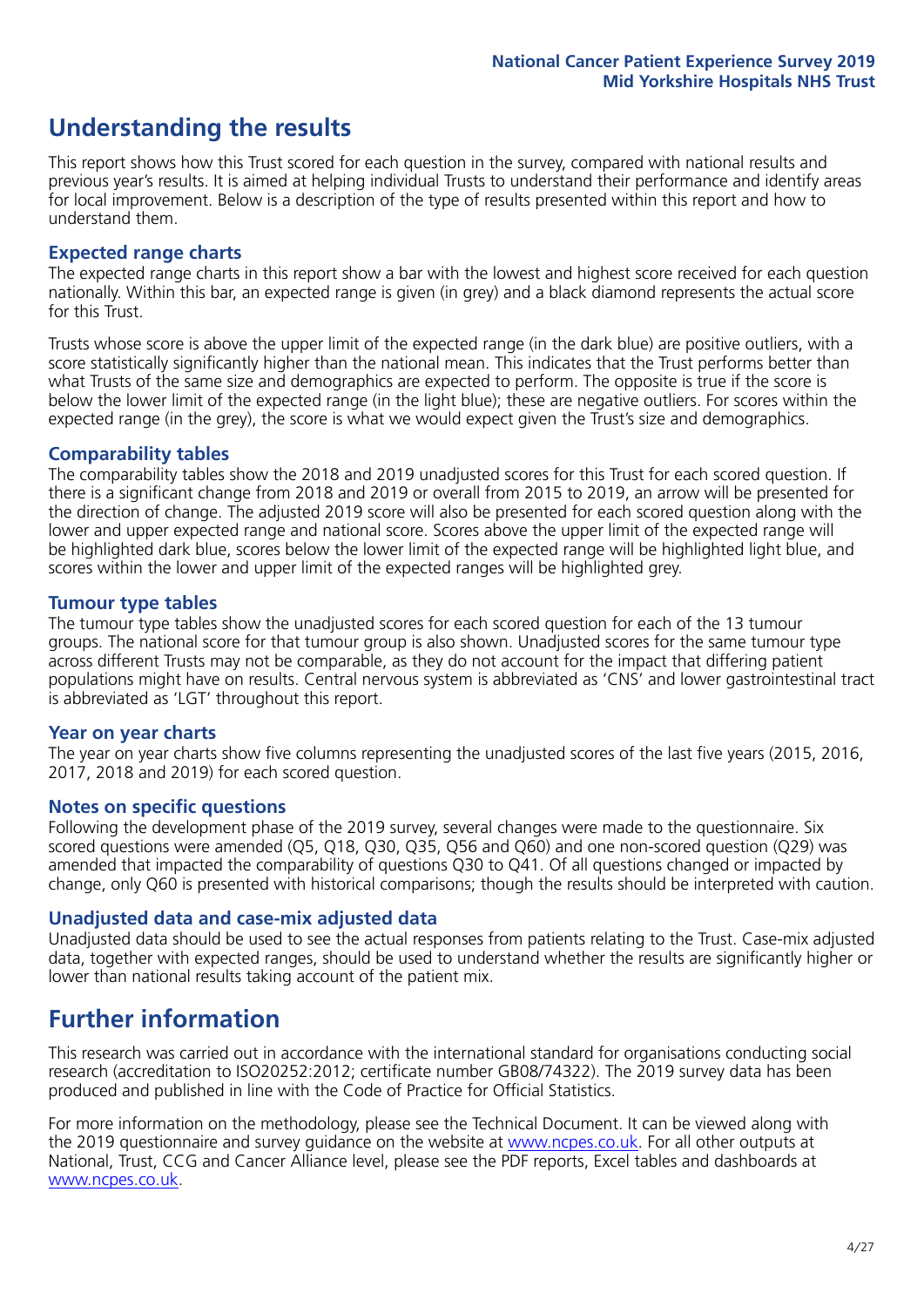### **Response Rate**

#### **Overall Response Rate**

678 patients responded out of a total of 1,130 patients, resulting in a response rate of 60%.

|          | Sample Size | Adjusted<br>Sample | Completed | Response Rate |
|----------|-------------|--------------------|-----------|---------------|
| Trust    | 1.227       | 1.130              | 678       | 60%           |
| National | 119.855     | 111.366            | 67.858    | 61%           |

#### **Respondents by Survey Type**

|                            | Number of<br>Respondents |
|----------------------------|--------------------------|
| Online                     | 50                       |
| Paper                      | 628                      |
| Phone                      |                          |
| <b>Translation Service</b> |                          |

#### **Respondents by Tumour Group**

|                      | Number of<br>Respondents |
|----------------------|--------------------------|
| <b>Brain / CNS</b>   | ∩                        |
| <b>Breast</b>        | 148                      |
| Colorectal / LGT     | 96                       |
| Gynaecological       | 27                       |
| Haematological       | 117                      |
| <b>Head and Neck</b> | 5                        |
| Lung                 | 59                       |
| Prostate             | 49                       |
| Sarcoma              | 5                        |
| Skin                 | 9                        |
| Upper Gastro         | 23                       |
| Urological           | 52                       |
| Other                | 88                       |

#### **Respondents by Age and Gender**

Respondents year of birth has been used to determine age. This information has been amalgamated into 8 age bands. The age and gender distribution for the Trust was as follows:

|        | Age 16-24 | Age 25-34 | Age 35-44 | Age 45-54 | Age 55-64 | Age 65-74 | Age 75-84 | Age 85+         | Total |
|--------|-----------|-----------|-----------|-----------|-----------|-----------|-----------|-----------------|-------|
| Male   |           |           |           | 12        | 51        | 124       | 92        | 16              | 297   |
| Female |           |           | 20        | 58        | 88        | 119       | 86        |                 | 381   |
| Total  |           |           | 22        | 70        | 139       | 243       | 178       | $\bigcap$<br>ΖI | 678   |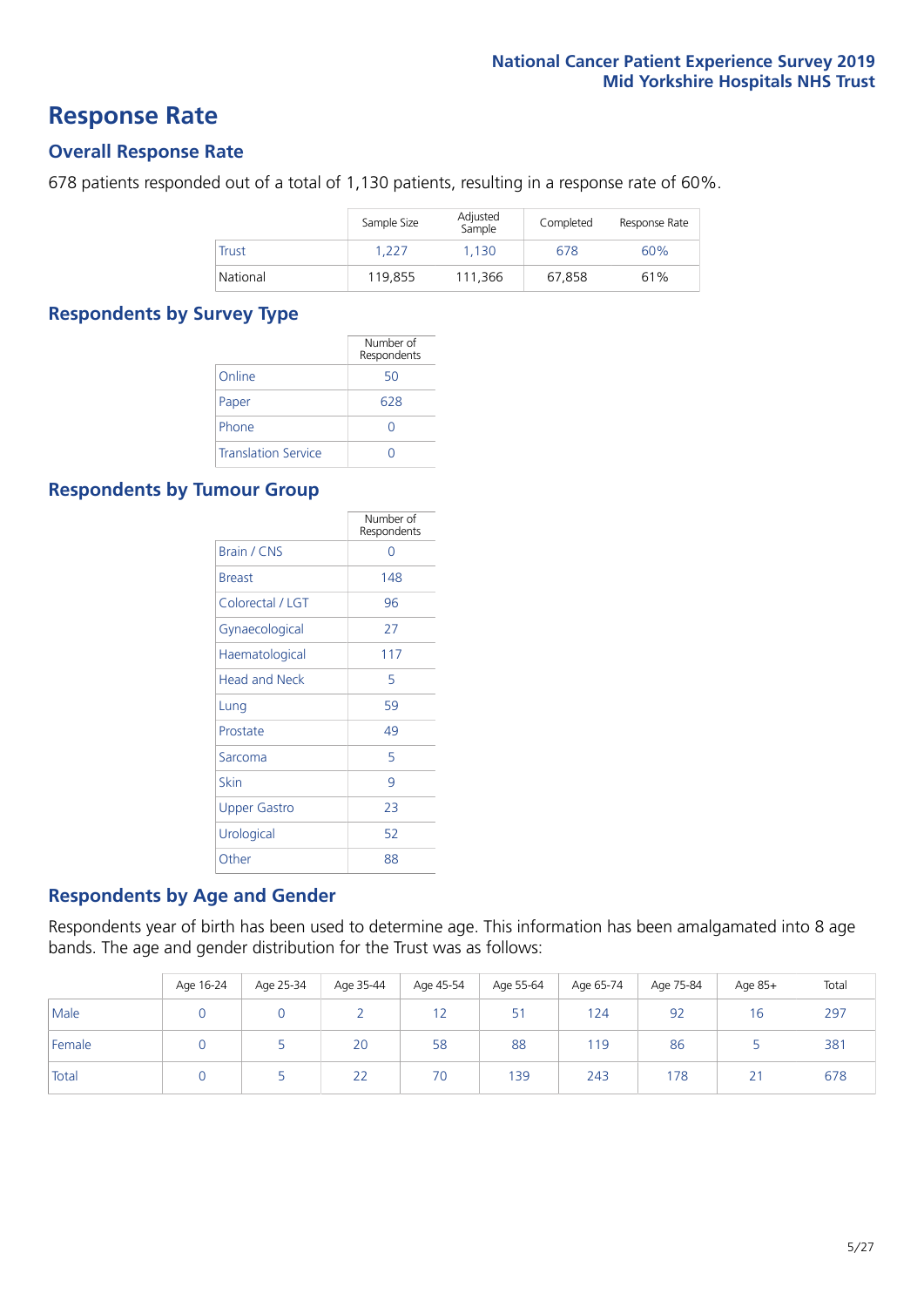# **Expected Range Charts**

| Lower Expected Range<br>Average                                                                                                                                                                                                                                                                                                                                                                                                                                                                                             |    |     | Upper Expected Range |     |     |     | Case Mix Adjusted Score |                   |                          |                        |  |
|-----------------------------------------------------------------------------------------------------------------------------------------------------------------------------------------------------------------------------------------------------------------------------------------------------------------------------------------------------------------------------------------------------------------------------------------------------------------------------------------------------------------------------|----|-----|----------------------|-----|-----|-----|-------------------------|-------------------|--------------------------|------------------------|--|
| <b>SEEING YOUR GP</b><br>Q1. Saw GP once or twice before being told they needed to go to<br>hospital<br>Q2. Patient thought they were seen as soon as necessary                                                                                                                                                                                                                                                                                                                                                             | 0% | 10% | 20%                  | 30% | 40% | 50% | 60%                     | 70%               | 80%<br>84%<br>84%        | 90% 100%               |  |
| <b>DIAGNOSTIC TESTS</b><br>Q5. Received all the information needed about the test<br>Q6. The length of time waiting for the test to be done was about<br>right<br>Q7. Test results explained in completely understandable way                                                                                                                                                                                                                                                                                               | 0% | 10% | 20%                  | 30% | 40% | 50% | 60%                     | 70%               | 80%<br>78%               | 90% 100%<br>96%<br>90% |  |
| <b>FINDING OUT WHAT WAS WRONG WITH YOU</b><br>Q10. Patient told they could bring a family member or friend when<br>first told they had cancer<br>Q11. Patient felt they were told sensitively that they had cancer<br>Q12. Patient completely understood the explanation of what was<br>wrong<br>Q13. Patient given easy to understand written information about<br>the type of cancer they had                                                                                                                             | 0% | 10% | 20%                  | 30% | 40% | 50% | 60%                     | 70%<br>72%<br>74% | 80%<br>84%<br>75%        | 90% 100%               |  |
| <b>DECIDING THE BEST TREATMENT FOR YOU</b><br>Q14. Patient felt that treatment options were completely explained<br>Q15. Patient felt possible side effects were definitely explained in<br>an understandable way<br>Q16. Patient definitely given practical advice and support in dealing<br>with side effects of treatment<br>Q17. Patient definitely told about side effects that could affect<br>them in the future<br>Q18. Patient definitely involved as much as they wanted in<br>decisions about care and treatment | 0% | 10% | 20%                  | 30% | 40% | 50% | 60%<br>64%<br>57%       | 70%<br>72%        | 80%<br>83%  <br>81%      | 90% 100%               |  |
| <b>CLINICAL NURSE SPECIALIST (CNS)</b><br>Q19. Patient given the name of a CNS who would support them<br>through their treatment<br>Q20. Patient found it very or quite easy to contact their CNS<br>Q21. Patient got understandable answers to important questions<br>all or most of the time                                                                                                                                                                                                                              | 0% | 10% | 20%                  | 30% | 40% | 50% | 60%                     | 70%               | 80%<br>87%<br>85%<br>85% | 90%<br>100%            |  |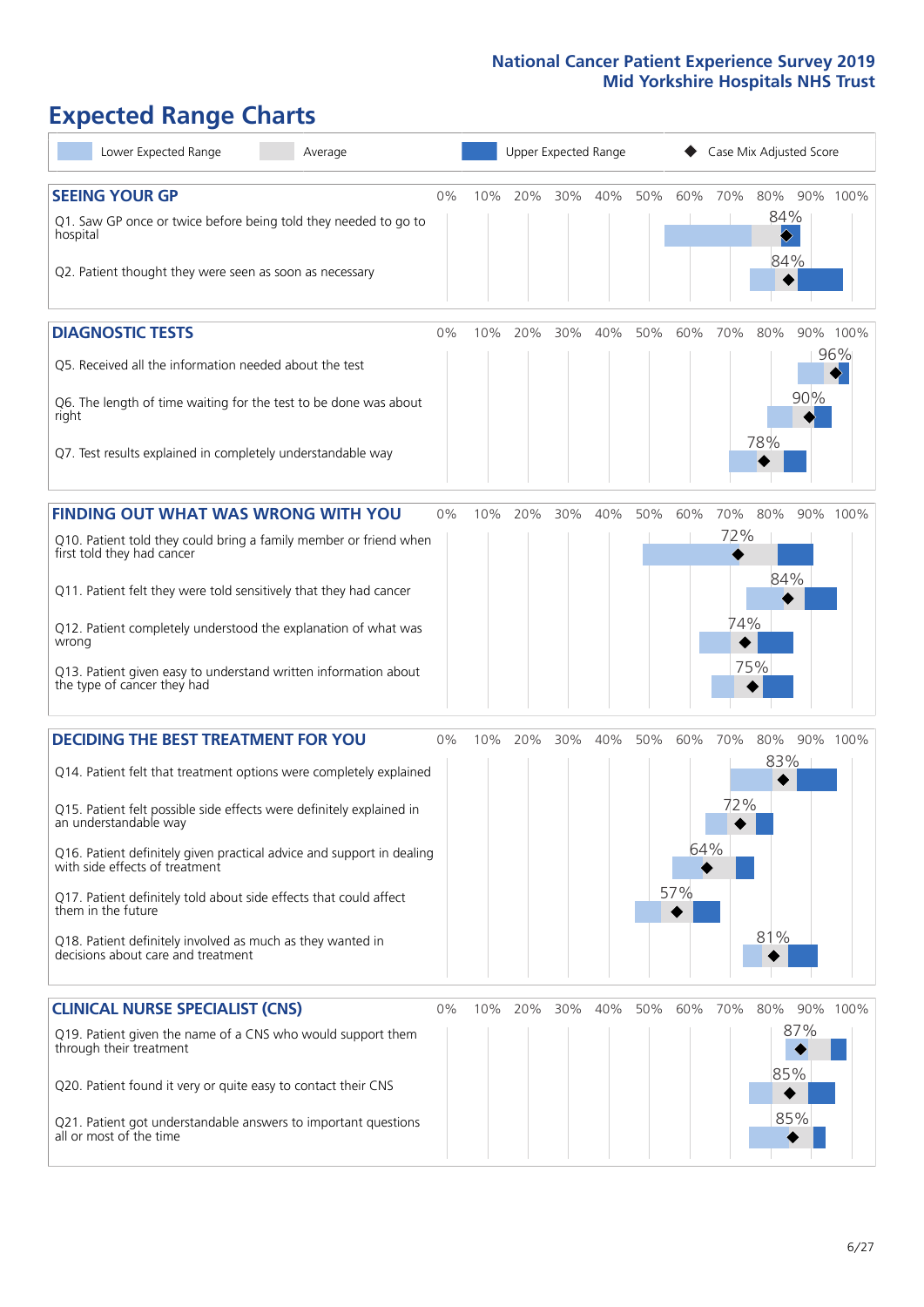# **Expected Range Charts**

| Lower Expected Range<br>Average                                                                                   |     | Upper Expected Range |     |     |     |     |     | Case Mix Adjusted Score |          |  |  |  |
|-------------------------------------------------------------------------------------------------------------------|-----|----------------------|-----|-----|-----|-----|-----|-------------------------|----------|--|--|--|
| <b>SUPPORT FOR PEOPLE WITH CANCER</b><br>0%                                                                       | 10% | 20%                  | 30% | 40% | 50% | 60% | 70% | 80%                     | 90% 100% |  |  |  |
| Q22. Hospital staff gave information about support or self-help<br>groups for people with cancer                  |     |                      |     |     |     |     |     | 86%                     |          |  |  |  |
| Q23. Hospital staff discussed or gave information about the impact<br>cancer could have on day to day activities  |     |                      |     |     |     |     |     | 81%                     |          |  |  |  |
| Q24. Hospital staff gave information on getting financial help or<br>possible benefits                            |     |                      |     |     |     |     | 67% |                         |          |  |  |  |
| Q25. Hospital staff told patient they could get free prescriptions                                                |     |                      |     |     |     |     |     | 80%                     |          |  |  |  |
| <b>OPERATIONS</b><br>0%                                                                                           | 10% | 20%                  | 30% | 40% | 50% | 60% | 70% | 80%                     | 90% 100% |  |  |  |
| Q27. Beforehand, patient had all the information needed about the<br>operation                                    |     |                      |     |     |     |     |     |                         | 97%      |  |  |  |
| Q28. Afterwards, staff completely explained how operation had<br>gone in understandable way                       |     |                      |     |     |     |     |     | 78%                     |          |  |  |  |
| <b>HOSPITAL CARE AS AN INPATIENT</b><br>0%                                                                        | 10% | 20%                  | 30% | 40% | 50% | 60% | 70% | 80%                     | 90% 100% |  |  |  |
| Q30. Hospital staff didn't talk in front of patient as if patient wasn't<br>there                                 |     |                      |     |     |     |     |     | 84%                     |          |  |  |  |
| Q31. Patient had confidence and trust in all doctors treating them                                                |     |                      |     |     |     |     |     | 83%                     |          |  |  |  |
| Q32. Patient's family or someone close definitely felt able to talk to<br>a doctor                                |     |                      |     |     |     |     | 74% |                         |          |  |  |  |
| Q33. Patient had confidence and trust in all the ward nurses<br>treating them                                     |     |                      |     |     |     |     | 74% |                         |          |  |  |  |
| Q34. Patient thought there were always or nearly always enough<br>nurses on duty to care for them                 |     |                      |     |     |     | 56% |     |                         |          |  |  |  |
| Q35. All hospital staff asked patient what name they prefer to be<br>called by                                    |     |                      |     |     |     |     | 72% |                         |          |  |  |  |
| Q36. Patient always given enough privacy when discussing<br>condition or treatment                                |     |                      |     |     |     |     |     | 85%                     |          |  |  |  |
| Q37. Patient definitely found hospital staff to discuss worries or<br>fears during their inpatient visit          |     |                      |     | 45% |     |     |     |                         |          |  |  |  |
| Q38. Hospital staff definitely did everything they could to help<br>control pain                                  |     |                      |     |     |     |     |     | 80%                     |          |  |  |  |
| Q39. Patient always felt they were treated with respect and dignity<br>while in hospital                          |     |                      |     |     |     |     |     | 86%                     |          |  |  |  |
| Q40. Patient given clear written information about what should or<br>should not do after leaving hospital         |     |                      |     |     |     |     |     | 85%                     |          |  |  |  |
| Q41. Hospital staff told patient who to contact if worried about<br>condition or treatment after leaving hospital |     |                      |     |     |     |     |     |                         | 93%      |  |  |  |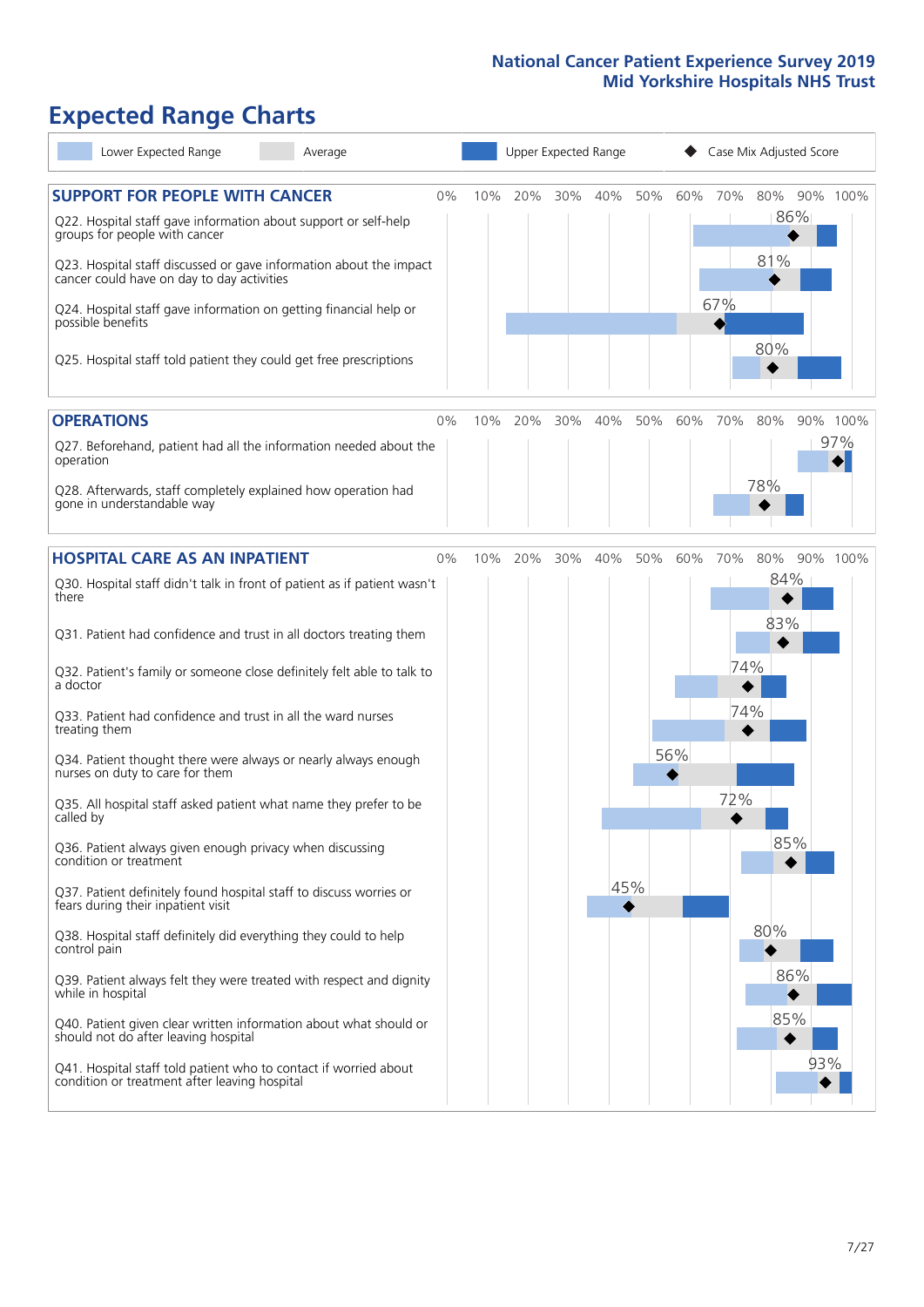# **Expected Range Charts**

|           | Lower Expected Range                                                                                                                                    | Average                                                                                                                                                                                                                                                         |    |     |     |        | Upper Expected Range |            |            | Case Mix Adjusted Score |       |     |                 |
|-----------|---------------------------------------------------------------------------------------------------------------------------------------------------------|-----------------------------------------------------------------------------------------------------------------------------------------------------------------------------------------------------------------------------------------------------------------|----|-----|-----|--------|----------------------|------------|------------|-------------------------|-------|-----|-----------------|
|           | fears during their outpatient or day case visit<br>Q44. Cancer doctor had the right documents at patient's last<br>outpatient appointment               | <b>HOSPITAL CARE AS A DAY PATIENT / OUTPATIENT 0%</b><br>Q43. Patient definitely found hospital staff to discuss worries or                                                                                                                                     |    | 10% | 20% | $30\%$ | 40%                  | 50%        | 60%        | 70%<br>69%              | 80%   | 87% | 90% 100%<br>96% |
|           | about radiotherapy treatment<br>whether radiotherapy was working<br>about chemotherapy treatment<br>Q50. Patient given enough information about whether | Q46. Beforehand patient completely had all information needed<br>Q47. Patient completely given understandable information about<br>Q49. Beforehand patient completely had all information needed<br>chemotherapy was working in a completely understandable way |    |     |     |        |                      |            | 56%        | 70%                     | 84%   |     |                 |
|           |                                                                                                                                                         |                                                                                                                                                                                                                                                                 |    |     |     |        |                      |            |            |                         |       |     |                 |
|           | <b>HOME CARE AND SUPPORT</b><br>information needed to help care at home<br>services during treatment                                                    | Q51. Hospital staff definitely gave family or someone close all the<br>Q52. Patient definitely given enough support from health or social                                                                                                                       | 0% | 10% | 20% | 30%    | 40%                  | 50%<br>53% | 60%<br>59% | 70%                     | 80%   |     | 90% 100%        |
|           | services after treatment                                                                                                                                | Q53. Patient definitely given enough support from health or social                                                                                                                                                                                              |    |     |     |        |                      | 46%        |            |                         |       |     |                 |
|           | <b>CARE FROM YOUR GENERAL PRACTICE</b>                                                                                                                  |                                                                                                                                                                                                                                                                 | 0% | 10% | 20% | 30%    | 40%                  | 50%        | 60%        | 70%                     | 80%   |     | 90% 100%        |
| treatment |                                                                                                                                                         | Q54. GP given enough information about patient's condition and<br>Q55. General practice staff definitely did everything they could to                                                                                                                           |    |     |     |        |                      |            | 58%        |                         |       |     | 96%             |
|           | support patient during treatment                                                                                                                        |                                                                                                                                                                                                                                                                 |    |     |     |        |                      |            |            |                         |       |     |                 |
|           | <b>YOUR OVERALL NHS CARE</b>                                                                                                                            |                                                                                                                                                                                                                                                                 | 0% | 10% | 20% | 30%    | 40%                  | 50%        | 60%        | 70%                     | 80%   |     | 90% 100%        |
|           | well together to give best possible care                                                                                                                | Q56. Different people treating and caring for patient always work                                                                                                                                                                                               |    |     |     |        | 39%                  |            |            |                         | 175%∣ |     |                 |
|           | Q57. Patient given a care plan                                                                                                                          |                                                                                                                                                                                                                                                                 |    |     |     |        |                      |            |            |                         |       | 87% |                 |
|           |                                                                                                                                                         | Q58. Overall the administration of care was good or very good                                                                                                                                                                                                   |    |     |     |        |                      |            |            |                         |       |     |                 |
|           | Q59. Patient felt length of time for attending clinics and<br>appointments for cancer was about right                                                   |                                                                                                                                                                                                                                                                 |    |     |     |        |                      |            |            |                         | 76%   |     |                 |
|           | take part in cancer research                                                                                                                            | Q60. Someone discussed with patient whether they would like to                                                                                                                                                                                                  |    |     |     | 31%    |                      |            |            |                         |       |     |                 |
|           |                                                                                                                                                         |                                                                                                                                                                                                                                                                 | 0  |     | 2   | 3      | 4                    | 5          | 6          |                         | 8     | 9   | 10              |
| good      |                                                                                                                                                         | Q61. Patient's average rating of care scored from very poor to very                                                                                                                                                                                             |    |     |     |        |                      |            |            |                         |       | 8.8 |                 |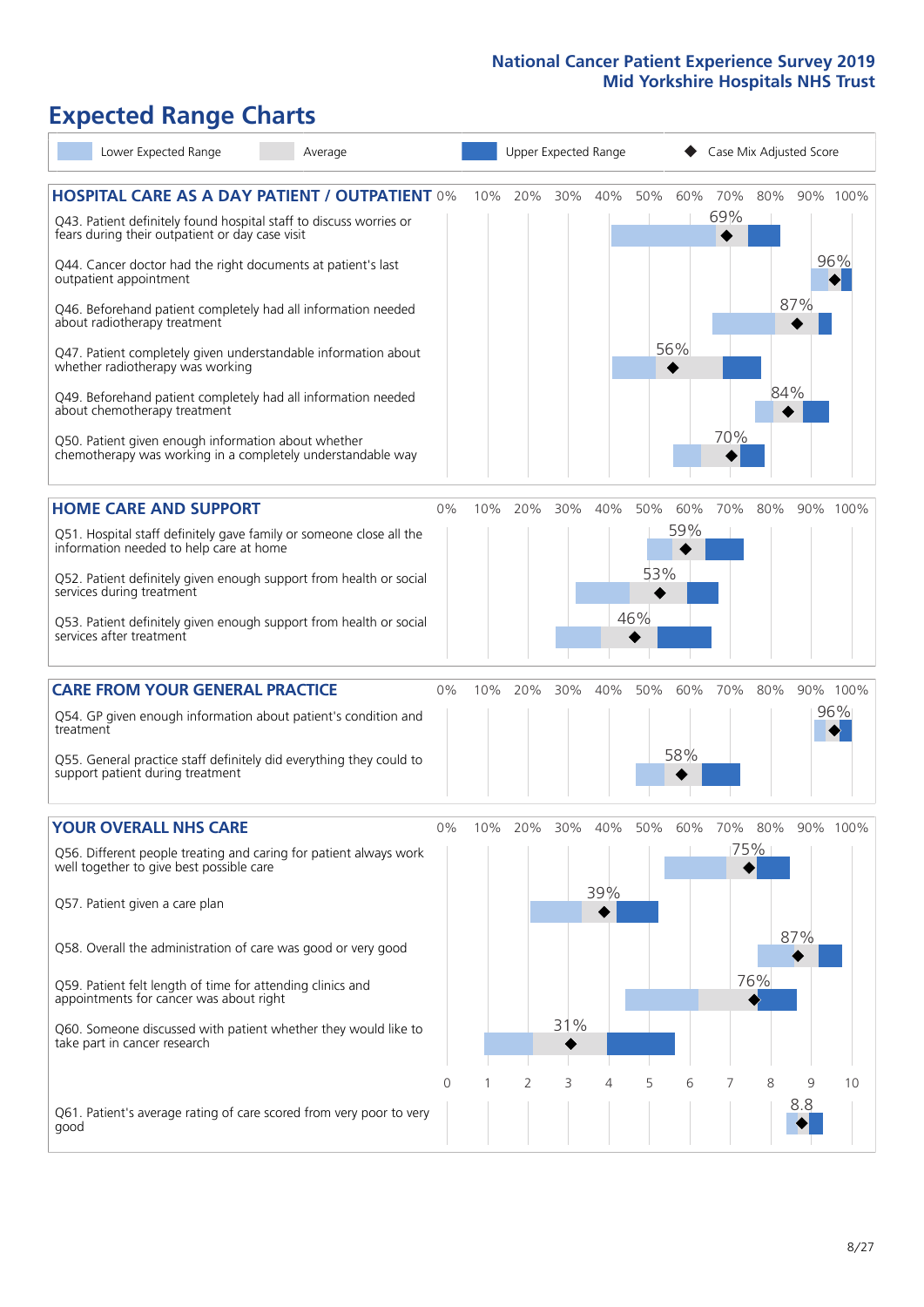# **Comparability Tables**

\* Indicates where a score has been suppressed because there are less than 21 responses.

\*\* No score available for 2018.

 $\triangle$  or  $\nabla$ 

Change 2018-2019: Indicates where 2019 score is significantly higher or lower than 2018 score Change Overall: Indicates significant change overall (2015, 2016, 2017, 2018 and 2019).

Adjusted Score below Lower Expected Range Adjusted Score between Upper and Lower Expected Ranges Adjusted Score above Upper Expected Range

|                                                                             |           |               | Unadjusted Scores |               |                                                    |         |               | Case Mix Adjusted Scores            |                |                   |
|-----------------------------------------------------------------------------|-----------|---------------|-------------------|---------------|----------------------------------------------------|---------|---------------|-------------------------------------|----------------|-------------------|
|                                                                             | 2018<br>n | 2018<br>Score | 2019<br>n         | 2019<br>Score | $\sqrt{(\text{Change})^2}$ Change<br>2018-<br>2019 | Overall | 2019<br>Score | Lower<br>Expected Expected<br>Range | Upper<br>Range | National<br>Score |
| <b>SEEING YOUR GP</b>                                                       |           |               |                   |               |                                                    |         |               |                                     |                |                   |
| Q1. Saw GP once or twice before being told they needed to go<br>to hospital | 488       | 77%           | 475               | 83%           |                                                    |         | 84%           | 75%                                 | 83%            | 79%               |
| Q2. Patient thought they were seen as soon as necessary                     | 678       | 84%           | 658               | 84%           |                                                    |         | 84%           | 81%                                 | 87%            | 84%               |
| <b>DIAGNOSTIC TESTS</b>                                                     |           |               |                   |               |                                                    |         |               |                                     |                |                   |

| O5. Received all the information needed about the test                    | $**$ | **  | 567 | 96% |  | 96% | 93% | 97% | 95% |
|---------------------------------------------------------------------------|------|-----|-----|-----|--|-----|-----|-----|-----|
| Q6. The length of time waiting for the test to be done was<br>about right | 588  | 88% | 577 | 90% |  | 90% | 85% | 91% | 88% |
| Q7. Test results explained in completely understandable way               | 593  | 78% | 584 | 78% |  | 78% | 77% | 83% | 80% |

| <b>FINDING OUT WHAT WAS WRONG WITH YOU</b>                                                      |     |     |     |     |     |     |     |     |
|-------------------------------------------------------------------------------------------------|-----|-----|-----|-----|-----|-----|-----|-----|
| Q10. Patient told they could bring a family member or friend<br>when first told they had cancer | 641 | 78% | 630 | 73% | 72% | 72% | 82% | 77% |
| Q11. Patient felt they were told sensitively that they had cancer                               | 691 | 83% | 665 | 85% | 84% | 83% | 88% | 86% |
| Q12. Patient completely understood the explanation of what<br>was wrong                         | 695 | 73% | 669 | 73% | 74% | 70% | 77% | 73% |
| Q13. Patient given easy to understand written information<br>about the type of cancer they had  | 610 | 73% | 601 | 75% | 75% | 71% | 78% | 74% |

| <b>DECIDING THE BEST TREATMENT FOR YOU</b>                                                              |      |      |     |     |     |     |     |     |
|---------------------------------------------------------------------------------------------------------|------|------|-----|-----|-----|-----|-----|-----|
| Q14. Patient felt that treatment options were completely<br>explained                                   | 608  | 82%  | 596 | 83% | 83% | 80% | 86% | 83% |
| Q15. Patient felt possible side effects were definitely explained<br>In an understandable way           | 674  | 75%  | 635 | 73% | 72% | 69% | 76% | 73% |
| Q16. Patient definitely given practical advice and support in<br>dealing with side effects of treatment | 663  | 67%  | 623 | 65% | 64% | 63% | 71% | 67% |
| Q17. Patient definitely told about side effects that could affect<br>them in the future                 | 637  | 56%  | 591 | 57% | 57% | 53% | 61% | 57% |
| Q18. Patient definitely involved as much as they wanted in<br>decisions about care and treatment        | $**$ | $**$ | 656 | 80% | 81% | 78% | 84% | 81% |

| <b>CLINICAL NURSE SPECIALIST (CNS)</b>                                                    |     |     |     |     |     |     |     |     |
|-------------------------------------------------------------------------------------------|-----|-----|-----|-----|-----|-----|-----|-----|
| Q19. Patient given the name of a CNS who would support them<br>through their treatment    | 641 | 86% | 628 | 88% | 87% | 89% | 95% | 92% |
| Q20. Patient found it very or quite easy to contact their CNS                             | 487 | 82% | 473 | 85% | 85% | 80% | 89% | 85% |
| Q21. Patient got understandable answers to important<br>questions all or most of the time | 453 | 89% | 451 | 85% | 85% | 84% | 91% | 87% |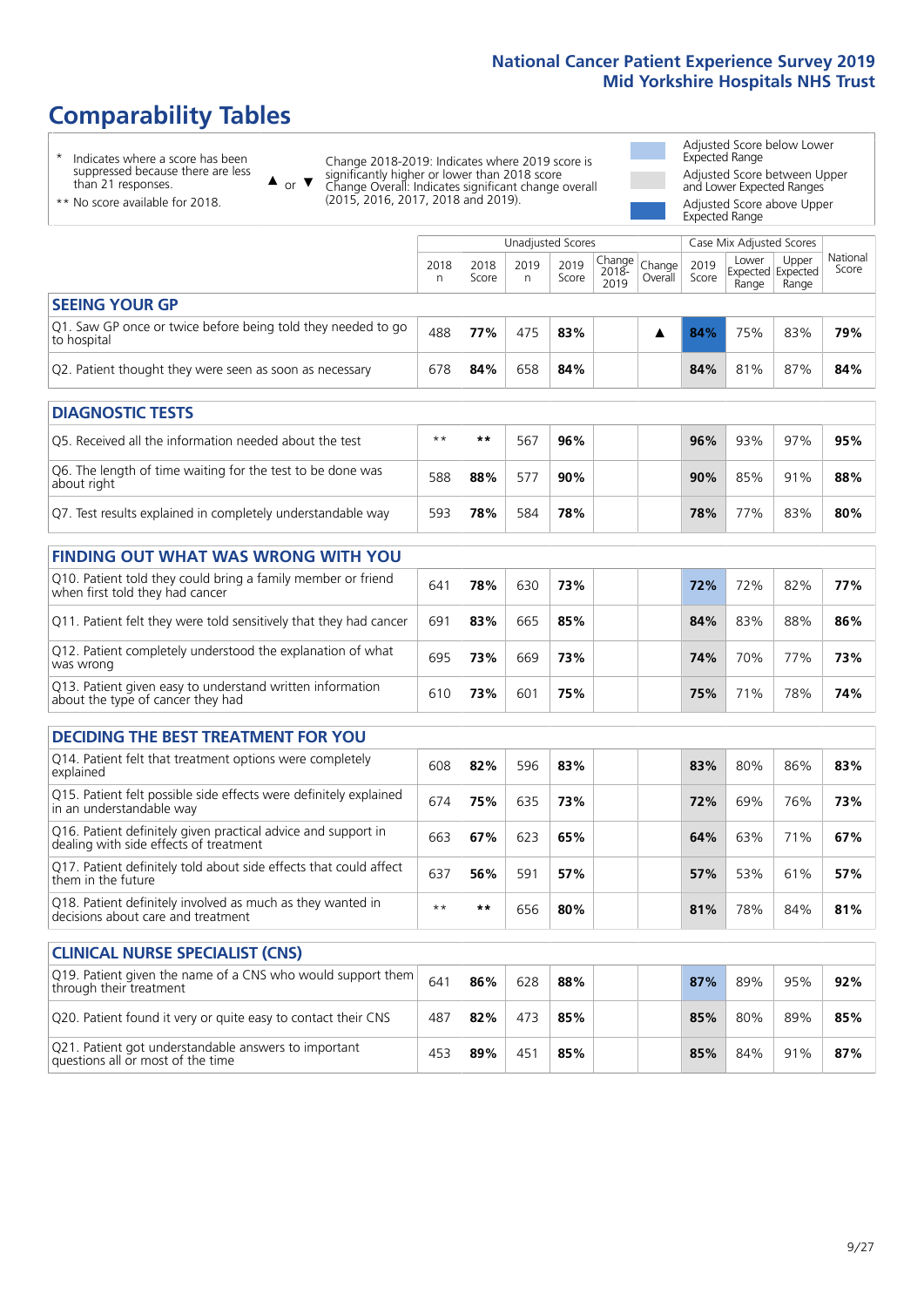# **Comparability Tables**

\* Indicates where a score has been suppressed because there are less than 21 responses.

\*\* No score available for 2018.

 $\triangle$  or  $\nabla$ 

Change 2018-2019: Indicates where 2019 score is significantly higher or lower than 2018 score Change Overall: Indicates significant change overall (2015, 2016, 2017, 2018 and 2019).

Adjusted Score below Lower Expected Range Adjusted Score between Upper and Lower Expected Ranges Adjusted Score above Upper Expected Range

|                                                                                                                   |              |               |            | <b>Unadjusted Scores</b> |                            |                   |               | Case Mix Adjusted Scores            |                |                   |
|-------------------------------------------------------------------------------------------------------------------|--------------|---------------|------------|--------------------------|----------------------------|-------------------|---------------|-------------------------------------|----------------|-------------------|
|                                                                                                                   | 2018<br>n    | 2018<br>Score | 2019<br>n. | 2019<br>Score            | Change<br>$2018 -$<br>2019 | Change<br>Overall | 2019<br>Score | Lower<br>Expected Expected<br>Range | Upper<br>Range | National<br>Score |
| <b>SUPPORT FOR PEOPLE WITH CANCER</b>                                                                             |              |               |            |                          |                            |                   |               |                                     |                |                   |
| Q22. Hospital staff gave information about support or self-help<br>groups for people with cancer                  | 539          | 83%           | 514        | 85%                      |                            |                   | 86%           | 85%                                 | 91%            | 88%               |
| Q23. Hospital staff discussed or gave information about the<br>impact cancer could have on day to day activities  | 483          | 85%           | 456        | 81%                      |                            |                   | 81%           | 81%                                 | 87%            | 84%               |
| Q24. Hospital staff gave information on getting financial help or<br>possible benefits                            | 387          | 60%           | 391        | 68%                      | ▲                          | ▲                 | 67%           | 57%                                 | 69%            | 63%               |
| Q25. Hospital staff told patient they could get free prescriptions                                                | 299          | 80%           | 300        | 81%                      |                            |                   | 80%           | 77%                                 | 87%            | 82%               |
| <b>OPERATIONS</b>                                                                                                 |              |               |            |                          |                            |                   |               |                                     |                |                   |
| Q27. Beforehand, patient had all the information needed about<br>the operation                                    | 338          | 95%           | 325        | 97%                      |                            |                   | 97%           | 94%                                 | 98%            | 96%               |
| Q28. Afterwards, staff completely explained how operation had<br>gone in understandable way                       | 337          | 74%           | 322        | 78%                      |                            |                   | 78%           | 75%                                 | 84%            | 79%               |
| <b>HOSPITAL CARE AS AN INPATIENT</b>                                                                              |              |               |            |                          |                            |                   |               |                                     |                |                   |
| Q30. Hospital staff didn't talk in front of patient as if patient<br>wasn't there                                 | $**$         | $***$         | 311        | 84%                      |                            |                   | 84%           | 80%                                 | 88%            | 84%               |
| Q31. Patient had confidence and trust in all doctors treating<br>them                                             | $* *$        | $***$         | 313        | 83%                      |                            |                   | 83%           | 80%                                 | 88%            | 84%               |
| Q32. Patient's family or someone close definitely felt able to talk<br>to a doctor                                | $* *$        | **            | 267        | 75%                      |                            |                   | 74%           | 67%                                 | 78%            | 72%               |
| O33. Patient had confidence and trust in all the ward nurses<br>treating them                                     | $**$         | $***$         | 314        | 75%                      |                            |                   | 74%           | 69%                                 | 80%            | 74%               |
| Q34. Patient thought there were always or nearly always<br>enough nurses on duty to care for them                 | $\star\star$ | $***$         | 311        | 56%                      |                            |                   | 56%           | 57%                                 | 72%            | 64%               |
| Q35. All hospital staff asked patient what name they prefer to<br>be called by                                    | $**$         | $***$         | 310        | 73%                      |                            |                   | 72%           | 63%                                 | 79%            | 71%               |
| Q36. Patient always given enough privacy when discussing<br>condition or treatment                                | $\star\star$ | $***$         | 314        | 85%                      |                            |                   | 85%           | 81%                                 | 89%            | 85%               |
| Q37. Patient definitely found hospital staff to discuss worries or<br>fears during their inpatient visit          | $* *$        | $***$         | 245        | 45%                      |                            |                   | 45%           | 46%                                 | 58%            | 52%               |
| Q38. Hospital staff definitely did everything they could to help<br>control pain                                  | $**$         | $***$         | 274        | 80%                      |                            |                   | 80%           | 78%                                 | 87%            | 83%               |
| Q39. Patient always felt they were treated with respect and<br>dignity while in hospital                          | $**$         | $***$         | 314        | 86%                      |                            |                   | 86%           | 84%                                 | 91%            | 88%               |
| Q40. Patient given clear written information about what should<br>or should not do after leaving hospital         | $\star\star$ | $***$         | 288        | 85%                      |                            |                   | 85%           | 82%                                 | 90%            | 86%               |
| Q41. Hospital staff told patient who to contact if worried about<br>condition or treatment after leaving hospital | $**$         | $***$         | 302        | 94%                      |                            |                   | 93%           | 92%                                 | 97%            | 94%               |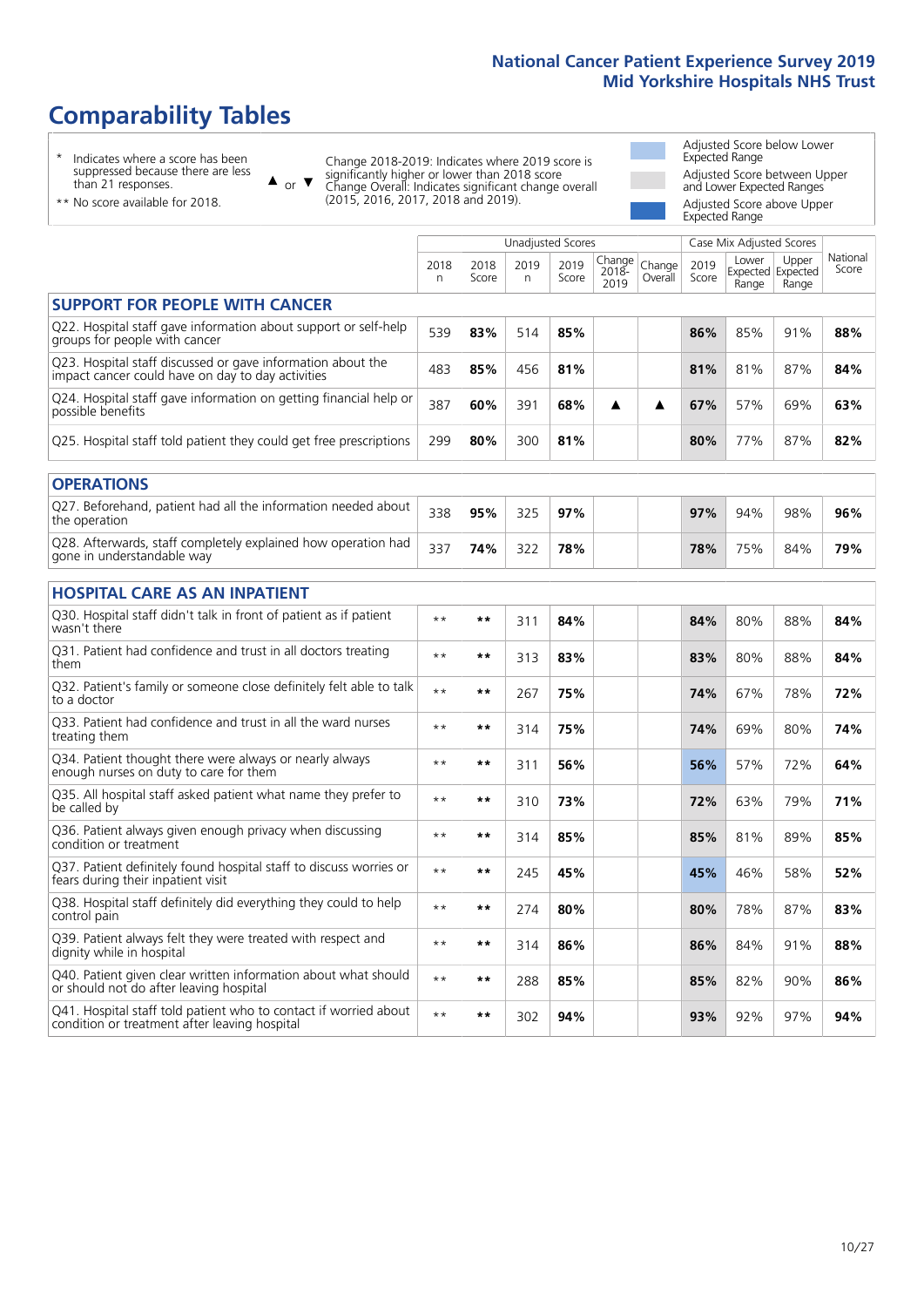# **Comparability Tables**

\* Indicates where a score has been suppressed because there are less than 21 responses.

\*\* No score available for 2018.

 $\triangle$  or  $\nabla$ 

Change 2018-2019: Indicates where 2019 score is significantly higher or lower than 2018 score Change Overall: Indicates significant change overall (2015, 2016, 2017, 2018 and 2019).

Adjusted Score below Lower Expected Range Adjusted Score between Upper and Lower Expected Ranges Adjusted Score above Upper Expected Range

|                                                                                                                       |           |               |            | Unadjusted Scores |                         |                   |               | Case Mix Adjusted Scores |                                     |                   |
|-----------------------------------------------------------------------------------------------------------------------|-----------|---------------|------------|-------------------|-------------------------|-------------------|---------------|--------------------------|-------------------------------------|-------------------|
|                                                                                                                       | 2018<br>n | 2018<br>Score | 2019<br>n. | 2019<br>Score     | Change<br>2018-<br>2019 | Change<br>Overall | 2019<br>Score | Lower<br>Range           | Upper<br>Expected Expected<br>Range | National<br>Score |
| <b>HOSPITAL CARE AS A DAY PATIENT / OUTPATIENT</b>                                                                    |           |               |            |                   |                         |                   |               |                          |                                     |                   |
| Q43. Patient definitely found hospital staff to discuss worries or<br>fears during their outpatient or day case visit | 534       | 70%           | 509        | 69%               |                         |                   | 69%           | 67%                      | 74%                                 | 71%               |
| Q44. Cancer doctor had the right documents at patient's last<br>outpatient appointment                                | 618       | 95%           | 591        | 96%               |                         |                   | 96%           | 94%                      | 97%                                 | 96%               |
| Q46. Beforehand patient completely had all information needed<br>about radiotherapy treatment                         | 157       | 90%           | 153        | 87%               |                         |                   | 87%           | 81%                      | 92%                                 | 86%               |
| Q47. Patient completely given understandable information<br>about whether radiotherapy was working                    | 130       | 60%           | 134        | 57%               |                         |                   | 56%           | 52%                      | 68%                                 | 60%               |
| Q49. Beforehand patient completely had all information needed<br>about chemotherapy treatment                         | 390       | 86%           | 376        | 85%               |                         |                   | 84%           | 81%                      | 88%                                 | 84%               |
| Q50. Patient given enough information about whether<br>chemotherapy was working in a completely understandable way    | 346       | 69%           | 348        | 70%               |                         |                   | 70%           | 63%                      | 73%                                 | 68%               |
| <b>HOME CARE AND SUPPORT</b>                                                                                          |           |               |            |                   |                         |                   |               |                          |                                     |                   |
| Q51. Hospital staff definitely gave family or someone close all<br>the information needed to help care at home        | 564       | 60%           | 543        | 59%               |                         |                   | 59%           | 56%                      | 64%                                 | 60%               |
| Q52. Patient definitely given enough support from health or<br>social services during treatment                       | 387       | 55%           | 372        | 53%               |                         |                   | 53%           | 45%                      | 59%                                 | 52%               |
| Q53. Patient definitely given enough support from health or<br>social services after treatment                        | 238       | 45%           | 231        | 45%               |                         |                   | 46%           | 38%                      | 52%                                 | 45%               |
| <b>CARE FROM YOUR GENERAL PRACTICE</b>                                                                                |           |               |            |                   |                         |                   |               |                          |                                     |                   |
| Q54. GP given enough information about patient's condition<br>and treatment                                           | 556       | 96%           | 541        | 96%               |                         |                   | 96%           | 93%                      | 97%                                 | 95%               |
| Q55. General practice staff definitely did everything they could<br>to support patient during treatment               | 442       | 62%           | 434        | 57%               |                         |                   | 58%           | 54%                      | 63%                                 | 58%               |
| <b>YOUR OVERALL NHS CARE</b>                                                                                          |           |               |            |                   |                         |                   |               |                          |                                     |                   |
| Q56. Different people treating and caring for patient always<br>work well together to give best possible care         | $* *$     | $***$         | 642        | 75%               |                         |                   | 75%           | 69%                      | 77%                                 | 73%               |
| Q57. Patient given a care plan                                                                                        | 511       | 39%           | 506        | 40%               |                         |                   | 39%           | 33%                      | 42%                                 | 38%               |
| Q58. Overall the administration of care was good or very good                                                         | 683       | 87%           | 655        | 87%               |                         |                   | 87%           | 86%                      | 92%                                 | 89%               |
| Q59. Patient felt length of time for attending clinics and<br>appointments for cancer was about right                 | 683       | 75%           | 653        | 76%               |                         |                   | 76%           | 62%                      | 77%                                 | 69%               |
| Q60. Someone discussed with patient whether they would like<br>to take part in cancer research                        | 648       | 28%           | 621        | 31%               |                         |                   | 31%           | 21%                      | 39%                                 | 30%               |
| Q61. Patient's average rating of care scored from very poor to<br>very good                                           | 674       | 8.7           | 637        | 8.8               |                         |                   | 8.8           | 8.7                      | 8.9                                 | 8.8               |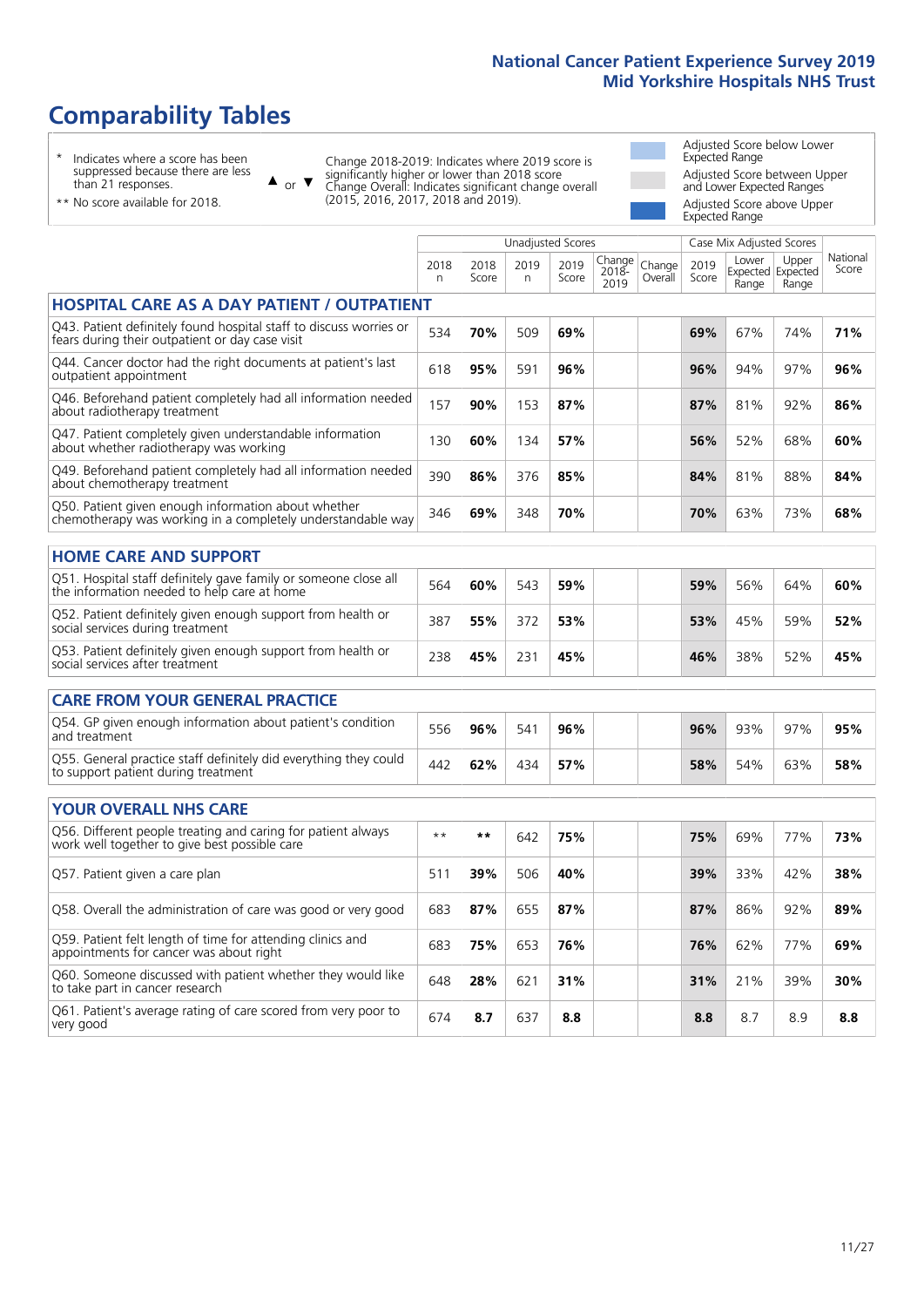- \* Indicates where a score has been suppressed because there are less than 21 responses.
- n.a. Indicates that there were no respondents for that tumour group.

| <b>SEEING YOUR GP</b>                           |          |              |                      |                   |                |                |                  |             | Tumour Group |         |                                                         |                 |                 |             |                |
|-------------------------------------------------|----------|--------------|----------------------|-------------------|----------------|----------------|------------------|-------------|--------------|---------|---------------------------------------------------------|-----------------|-----------------|-------------|----------------|
|                                                 |          | Brain<br>CNS | <b>Breast</b>        | Colorectal<br>LGT | Gynaecological | Haematological | Head and<br>Neck | <b>Dung</b> | Prostate     | Sarcoma | Skin                                                    | Upper<br>Gastro | Urological      | Other       | All<br>Cancers |
| Q1. Saw GP once or twice before being told they | Trust    |              | n.a. 96% 75% 83% 73% |                   |                |                | $\star$          |             | 69% 93%      |         | $\star$                                                 |                 |                 | 80% 84% 83% |                |
| needed to go to hospital                        | National |              | 59% 94% 75% 77%      |                   |                |                |                  |             |              |         | 67% 79% 71% 82% 71% 90% 74% 83% 74% 79%                 |                 |                 |             |                |
| Q2. Patient thought they were seen as soon as   | Trust    | n.a.         |                      | 88% 87% 77% 79%   |                |                | $\star$          |             | 88% 89%      | $\star$ |                                                         |                 | 74% 88% 78% 84% |             |                |
| necessary                                       | National |              |                      |                   |                |                |                  |             |              |         | 79% 89% 83% 81% 82% 81% 84% 86% 69% 85% 79% 85% 79% 84% |                 |                 |             |                |

#### **DIAGNOSTIC TESTS** Tumour Group

|                                                   |                                                                  | Brain | <b>Breast</b> | Colorectal<br>LGT | त्त<br>Gynaecologic | Haematological | Head and<br>Neck    | Lung | Prostate | Sarcoma | Skin | Upper<br>Gastro | rological                                               | Other       | All<br>Cancers |
|---------------------------------------------------|------------------------------------------------------------------|-------|---------------|-------------------|---------------------|----------------|---------------------|------|----------|---------|------|-----------------|---------------------------------------------------------|-------------|----------------|
| Q5. Received all the information needed about     | <b>Trust</b>                                                     | n.a.  |               |                   | 96% 95% 100% 95%    |                | $\star$             |      | 96% 93%  |         |      | 96%             |                                                         | 98% 97% 96% |                |
| the test                                          | National                                                         | 93%   |               | 95% 95%           |                     |                | 93% 95% 93% 95% 95% |      |          | 93%     | 96%  |                 | 95% 95% 95% 95%                                         |             |                |
| Q6. The length of time waiting for the test to be | Trust                                                            | n.a.  |               |                   | 92% 91% 85% 90%     |                | $\star$             |      | 88% 87%  |         |      |                 | 82% 96% 87% 90%                                         |             |                |
| done was about right                              | National                                                         |       |               |                   |                     |                |                     |      |          |         |      |                 | 84% 91% 88% 86% 89% 88% 87% 87% 81% 87% 84% 87% 86% 88% |             |                |
| Q7. Test results explained in completely          | Trust                                                            | n.a.  |               |                   | 71% 87% 85% 73%     |                | $\star$             |      | 85% 77%  | $\star$ |      |                 | 87% 85% 69% 78%                                         |             |                |
| understandable way                                | National 71% 83% 82% 77% 77% 79% 80% 80% 78% 84% 75% 80% 76% 80% |       |               |                   |                     |                |                     |      |          |         |      |                 |                                                         |             |                |

| <b>FINDING OUT WHAT WAS WRONG WITH YOU</b>        |              |        |                         |                       |                |               |                  |                         | Tumour Group |         |         |                 |            |                 |                |
|---------------------------------------------------|--------------|--------|-------------------------|-----------------------|----------------|---------------|------------------|-------------------------|--------------|---------|---------|-----------------|------------|-----------------|----------------|
|                                                   |              | Brain  | <b>Breast</b>           | olorectal<br>LGT<br>Ū | Gynaecological | Haematologica | Head and<br>Neck | Lung                    | Prostate     | Sarcoma | Skin    | Upper<br>Gastro | Irological | Other           | All<br>Cancers |
| Q10. Patient told they could bring a family       | <b>Trust</b> | n.a.   |                         | 78% 81%               | 84%            | 61%           | $^\star$         |                         | 71% 67%      | $\ast$  | $\star$ | 71%             | 78%        | 70% 73%         |                |
| member or friend when first told they had cancer  | National     | 85%    | 82% 82%                 |                       | 71%            | 71%           | 71%              | 77%                     | 79%          | 73%     | 69%     | 76%             | 73%        | 75%             | 77%            |
| Q11. Patient felt they were told sensitively that | Trust        | n.a.   | 83%                     | 88%                   | 96%            | 82%           | $\ast$           | 75%                     | 90%          | $\ast$  | $\star$ | 87%             | 88%        | 81%             | 85%            |
| they had cancer                                   | National     |        | 79% 89% 87% 82% 84% 87% |                       |                |               |                  | 83% 86% 84% 89%         |              |         |         |                 |            | 81% 84% 83%     | 86%            |
| Q12. Patient completely understood the            | Trust        | n.a.   | $171\%$ 81%             |                       | 78%            | 63%           | $\star$          | 66% 82%                 |              | $\ast$  | $\star$ |                 |            | 65% 81% 71% 73% |                |
| explanation of what was wrong                     | National     |        | 66% 77%                 | 79%                   | 73%            | 60%           |                  | 78% 76% 79%             |              | 67%     | 80%     | 70%             | 77%        | 70%             | 73%            |
| Q13. Patient given easy to understand written     | Trust        | n.a.   | 78%                     | 73%                   | 88%            | 74%           | $\star$          | 65% 80%                 |              | $\ast$  | $\star$ | $\star$         | 80%        | 69%             | 75%            |
| information about the type of cancer they had     | National     | $66\%$ | 78%                     | 73%                   | 71%            | 76%           |                  | 69% 67% 83% 67% 84% 67% |              |         |         |                 | 74%        | 65%             | 74%            |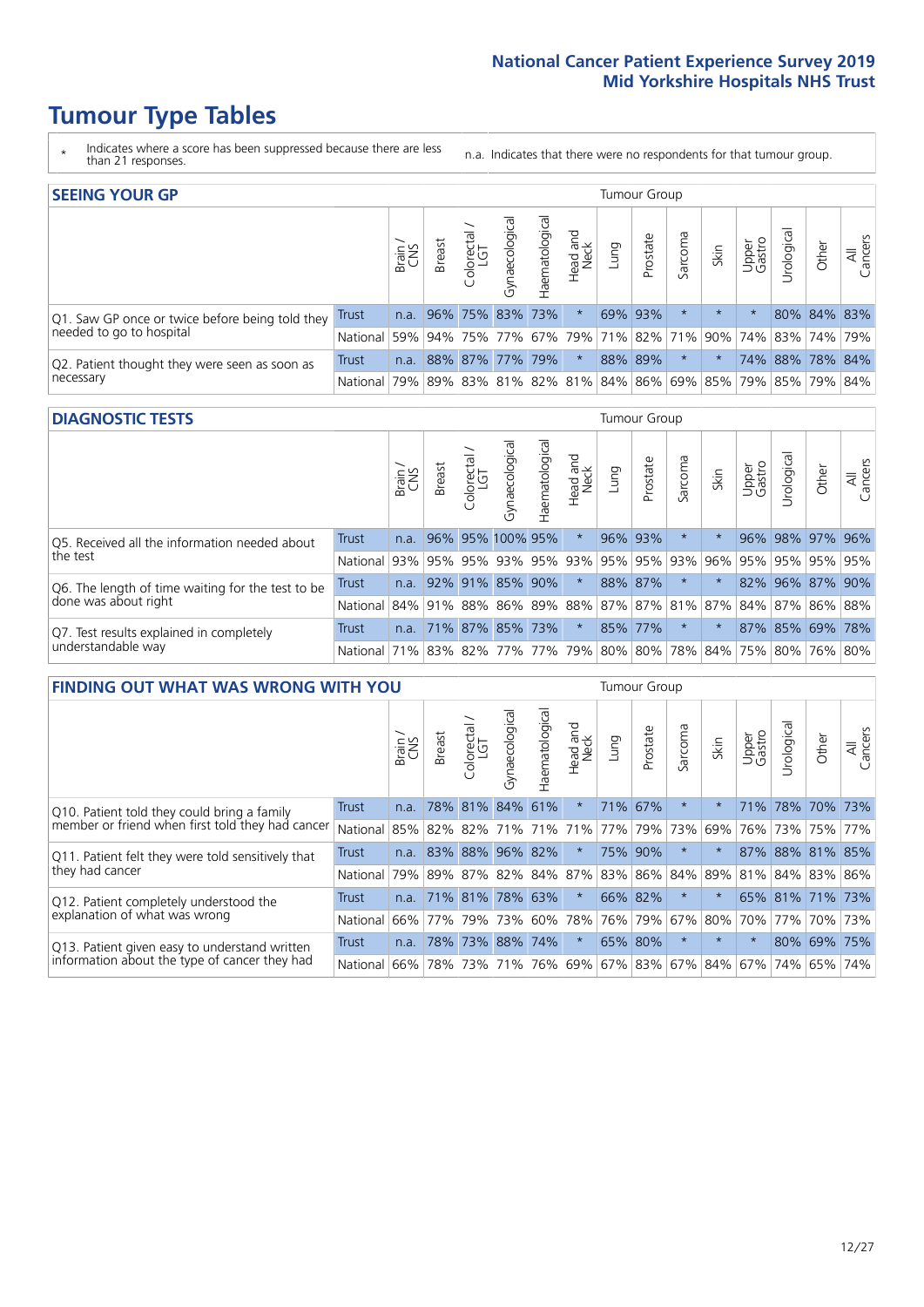\* Indicates where a score has been suppressed because there are less than 21 responses.

n.a. Indicates that there were no respondents for that tumour group.

| <b>DECIDING THE BEST TREATMENT FOR YOU</b>         |          |       |               |                        |                |                |                         |      | <b>Tumour Group</b> | Jrological<br>Sarcoma<br>All<br>Cancers<br>Upper<br>Gastro<br>Other<br>Skin<br>$\star$<br>82% 80%<br>$\star$<br>$\star$<br>83%<br>83%<br>89%<br>81%<br>83% 79% 83%<br>$^\star$<br>74% 77%<br>67%<br>173%<br>73%<br>77%<br>72%<br>70% 73%<br>71%<br>71% 60% 65%<br>$\star$<br>70%<br>63% 64% |         |     |  |                 |     |  |  |
|----------------------------------------------------|----------|-------|---------------|------------------------|----------------|----------------|-------------------------|------|---------------------|---------------------------------------------------------------------------------------------------------------------------------------------------------------------------------------------------------------------------------------------------------------------------------------------|---------|-----|--|-----------------|-----|--|--|
|                                                    |          | Brain | <b>Breast</b> | olorectal.<br>LGT<br>Ū | Gynaecological | Haematological | ead and<br>Neck<br>Head | Lung | Prostate            |                                                                                                                                                                                                                                                                                             |         |     |  |                 |     |  |  |
| Q14. Patient felt that treatment options were      | Trust    | n.a.  |               | 81% 87%                | 92%            | 79%            | $\star$                 | 84%  | 89%                 |                                                                                                                                                                                                                                                                                             |         |     |  |                 |     |  |  |
| completely explained                               | National | 85%   | 85%           |                        | 85% 85%        | 82%            | 87%                     |      | 84% 83%             |                                                                                                                                                                                                                                                                                             |         |     |  |                 |     |  |  |
| Q15. Patient felt possible side effects were       | Trust    | n.a.  | 68%           | 72%                    | 85%            | 73%            | $\star$                 |      | 76% 78%             |                                                                                                                                                                                                                                                                                             |         |     |  |                 |     |  |  |
| definitely explained in an understandable way      | National | 69%   | 74%           | 76%                    | 75%            | 69%            | 73%                     |      | 74% 73%             |                                                                                                                                                                                                                                                                                             |         |     |  |                 |     |  |  |
| Q16. Patient definitely given practical advice and | Trust    | n.a.  | 63%           | 70%                    | 77%            | 58%            | $\star$                 |      | 62% 65%             |                                                                                                                                                                                                                                                                                             |         |     |  |                 |     |  |  |
| support in dealing with side effects of treatment  | National | 63%   | 70%           | 70%                    | 69%            |                | 65% 70%                 |      | 69% 65%             | 66%                                                                                                                                                                                                                                                                                         | 71%     | 66% |  |                 | 67% |  |  |
| Q17. Patient definitely told about side effects    | Trust    | n.a.  |               | 55% 61%                | 59%            | 57%            | $\star$                 | 58%  | 60%                 | $\ast$                                                                                                                                                                                                                                                                                      | $\star$ | 48% |  | 62% 46%         | 57% |  |  |
| that could affect them in the future               | National | 62%   | 57%           | 59%                    | 56%            | 51%            | 64%                     |      | 56% 66%             | 54%                                                                                                                                                                                                                                                                                         | 66%     | 53% |  | 56% 52%         | 57% |  |  |
| Q18. Patient definitely involved as much as they   | Trust    | n.a.  |               |                        | 76% 83% 93%    | 80%            | $\star$                 |      | 81% 85%             | $^\star$                                                                                                                                                                                                                                                                                    | $\ast$  |     |  | 70% 82% 76% 80% |     |  |  |
| wanted in decisions about care and treatment       | National | 79%   |               |                        |                |                |                         |      |                     | 81% 83% 81% 80% 81% 81% 84% 81% 87%                                                                                                                                                                                                                                                         |         | 79% |  | 79% 78% 81%     |     |  |  |

#### **CLINICAL NURSE SPECIALIST (CNS)** Tumour Group

|                                             |              | Brain | <b>Breast</b> | Colorectal<br>LGT | Gynaecological                  | $\overline{\sigma}$<br>Ü<br>aematologi | Head and<br>Neck | Lung    | Prostate | Sarcoma | Skin    | Upper<br>Gastro                                     | ᆕ<br>Irologica | Other       | All<br>Cancers |
|---------------------------------------------|--------------|-------|---------------|-------------------|---------------------------------|----------------------------------------|------------------|---------|----------|---------|---------|-----------------------------------------------------|----------------|-------------|----------------|
| Q19. Patient given the name of a CNS who    | <b>Trust</b> | n.a.  |               |                   | 97% 81% 100% 72%                |                                        | $^\star$         | 96% 94% |          | $\ast$  |         | 95%                                                 |                |             | 80% 82% 88%    |
| would support them through their treatment  | National     |       |               |                   | 95% 95% 92% 95% 92% 91%         |                                        |                  |         |          |         |         | 94% 91% 91% 91% 93% 85% 89%                         |                |             | 92%            |
| Q20. Patient found it very or quite easy to | <b>Trust</b> | n.a.  |               |                   | 79% 91% 100% 93%                |                                        | $\star$          |         | 76% 74%  | $\star$ | $\star$ | $\star$                                             |                | 87% 89% 85% |                |
| contact their CNS                           | National     |       |               |                   | 86% 84% 88% 85% 87% 86% 86% 80% |                                        |                  |         |          |         |         | 86% 90% 85%                                         |                | 83% 83%     | 85%            |
| Q21. Patient got understandable answers to  | Trust        | n.a.  |               |                   | 80% 82% 91%                     | 89%                                    | $\star$          | 88% 85% |          | $\star$ | $\star$ | $\star$                                             |                | 74% 88% 85% |                |
| important questions all or most of the time | National     |       |               |                   | 82% 87% 89% 86%                 |                                        |                  |         |          |         |         | 89%   88%   86%   87%   87%   93%   86%   87%   86% |                |             | 87%            |

| <b>SUPPORT FOR PEOPLE WITH CANCER</b>                                                             |                      |       |               |                        |                |                |                        |      | Tumour Group |          |         |                 |           |         |                |
|---------------------------------------------------------------------------------------------------|----------------------|-------|---------------|------------------------|----------------|----------------|------------------------|------|--------------|----------|---------|-----------------|-----------|---------|----------------|
|                                                                                                   |                      | Brain | <b>Breast</b> | olorectal.<br>LGT<br>Ũ | Gynaecological | Haematological | ad and<br>Neck<br>Head | Lung | Prostate     | Sarcoma  | Skin    | Upper<br>Gastro | Jrologica | Other   | All<br>Cancers |
| Q22. Hospital staff gave information about<br>support or self-help groups for people with         | <b>Trust</b>         | n.a.  | 85%           | 96%                    | 86%            | 72%            | $\ast$                 | 94%  | 88%          | $\star$  | $\star$ | $\star$         | 73%       | 80% 85% |                |
| cancer                                                                                            | National             | 92%   | 92%           | 88%                    | 87%            | 86%            | 88%                    |      | 87% 91%      | 86%      | 90%     | 88%             | 81%       | 83%     | 88%            |
| Q23. Hospital staff discussed or gave information<br>about the impact cancer could have on day to | Trust                | n.a.  |               | 85% 85%                | 90%            | 76%            | $\star$                | 82%  | 85%          | $\star$  | $\star$ | $\star$         |           | 73% 71% | 81%            |
| day activities                                                                                    | National             | 84%   |               | 86% 85%                | 82%            | 84%            | 84%                    |      | 83% 88%      | 81%      | 86%     | 83%             | 78%       | 79%     | 84%            |
| Q24. Hospital staff gave information on getting                                                   | Trust                | n.a.  |               | 69% 76%                | $\star$        | 58%            | $\star$                |      | 82% 67%      | $^\star$ | $\star$ | $\star$         | $\star$   |         | 67% 68%        |
| financial help or possible benefits                                                               | National             | 78%   |               | 68% 61%                | 66%            |                | 61% 67%                |      | 72% 55%      | 64%      | 60%     | 64%             | 47%       | 59%     | 63%            |
| Q25. Hospital staff told patient they could get                                                   | Trust                | n.a.  | 77%           | 82%                    | $\star$        | 85%            | $\ast$                 | 85%  | $\star$      | $\star$  | $\star$ | $\star$         | $^\star$  |         | 80% 81%        |
| free prescriptions                                                                                | National 82% 81% 83% |       |               |                        | 79%            |                | 87% 84% 86% 80%        |      |              |          | 78% 71% | 84%             | 73%       | 81%     | 82%            |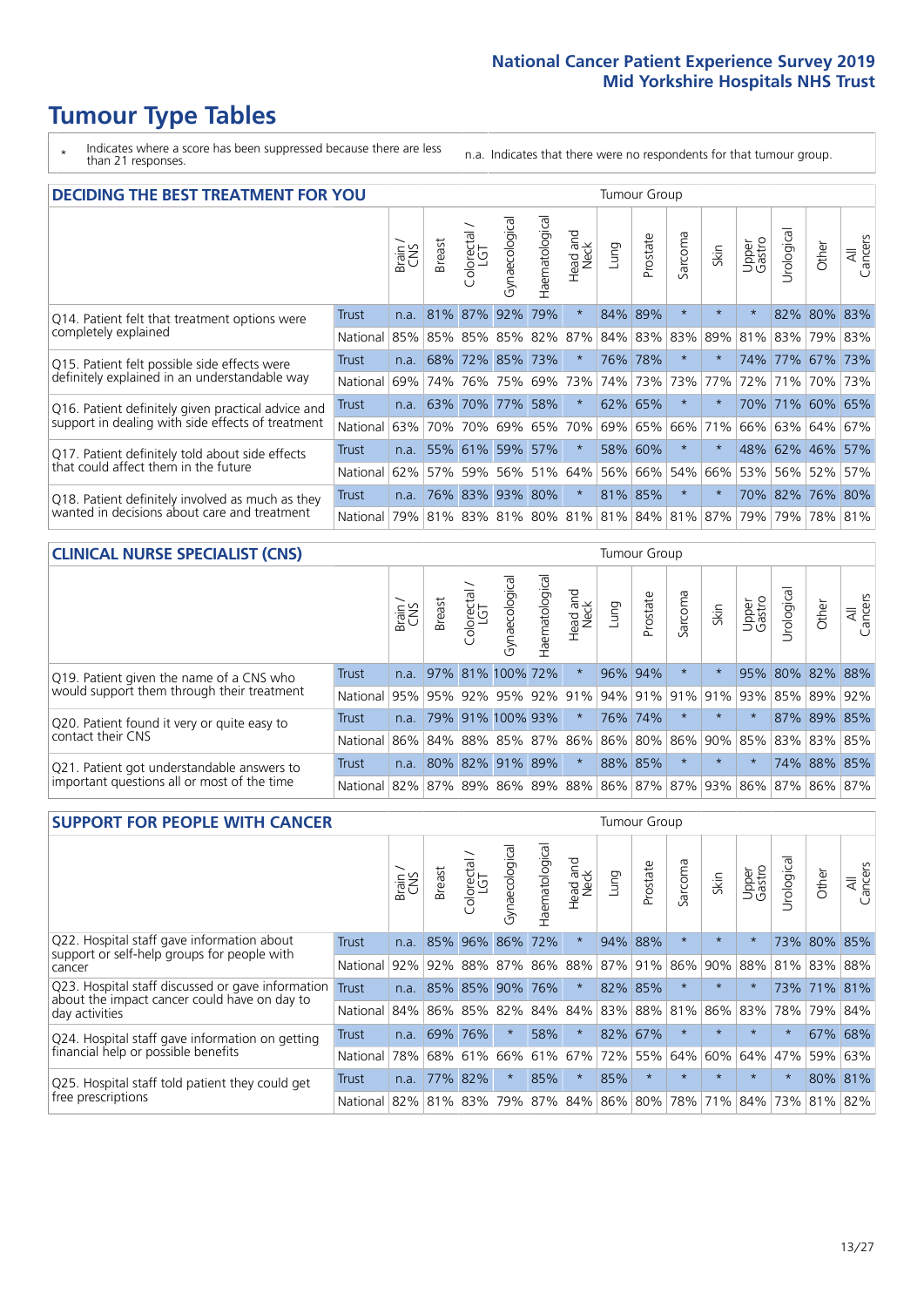- \* Indicates where a score has been suppressed because there are less than 21 responses.
- n.a. Indicates that there were no respondents for that tumour group.

| <b>OPERATIONS</b>                                |              |       |               |                   |                    |                |                  |         | Tumour Group |         |         |                 |                                         |              |                |
|--------------------------------------------------|--------------|-------|---------------|-------------------|--------------------|----------------|------------------|---------|--------------|---------|---------|-----------------|-----------------------------------------|--------------|----------------|
|                                                  |              | Brain | <b>Breast</b> | Colorectal<br>LGT | ᠊ᢛ<br>Gynaecologic | Haematological | Head and<br>Neck | Lung    | Prostate     | Sarcoma | Skin    | Upper<br>Gastro | Urological                              | Other        | All<br>Cancers |
| Q27. Beforehand, patient had all the information | Trust        | n.a.  |               | 98% 92%           | $\star$            | $\star$        | $\star$          | $\star$ | 91%          | $\star$ | $\star$ | $\star$         |                                         | 100% 97% 97% |                |
| needed about the operation                       | National I   | 96%   | 97%           | 96%               | 96%                |                |                  |         |              |         |         |                 | 94% 96% 95% 97% 95% 96% 96% 95% 95% 96% |              |                |
| Q28. Afterwards, staff completely explained how  | <b>Trust</b> | n.a.  | 73% 86%       |                   | $\star$            | $\star$        | $\star$          | $\star$ | 71%          |         | $\star$ | $\star$         |                                         | 74% 81% 78%  |                |
| operation had gone in understandable way         | National I   | 76%   |               | 79% 83%           |                    | 79% 78% 79%    |                  |         |              |         |         |                 | 79% 78% 80% 82% 79% 76% 77%             |              | 79%            |

#### **HOSPITAL CARE AS AN INPATIENT** Tumour Group

|                                                                                                   |              | Brain | Breast       | $\overline{\phantom{0}}$<br>Colorectal /<br>LGT | Gynaecological | Haematological          | Head and<br>Neck | Lung    | Prostate | Sarcoma | Skin | Upper<br>Gastro | Urological | Other               | All<br>Cancers |
|---------------------------------------------------------------------------------------------------|--------------|-------|--------------|-------------------------------------------------|----------------|-------------------------|------------------|---------|----------|---------|------|-----------------|------------|---------------------|----------------|
| Q30. Hospital staff didn't talk in front of patient                                               | <b>Trust</b> | n.a.  | 87%          | 84%                                             | $\star$        | 85%                     | $\star$          | $\star$ | 88%      | $\star$ | n.a. | $\star$         | 92%        | 66% 84%             |                |
| as if patient wasn't there                                                                        | National     | 81%   | 86%          | 81%                                             | 83%            | 84%                     | 83%              | 81%     | 88%      | 86%     | 86%  | 81%             | 83%        | 82%                 | 84%            |
| O31. Patient had confidence and trust in all<br>doctors treating them                             | Trust        | n.a.  | 85% 84%      |                                                 |                | 89%                     | $\star$          | $\star$ | 88%      | $\star$ | n.a. |                 | 92%        | 71% 83%             |                |
|                                                                                                   | National     | 82%   | 83%          | 85%                                             | 83%            | 82%                     |                  | 87% 83% | 89%      | 86%     | 85%  | 81%             | 85%        | 80% 84%             |                |
| Q32. Patient's family or someone close definitely                                                 | <b>Trust</b> | n.a.  | 76%          | 80%                                             |                | 77%                     | $\star$          | $\star$ | $\star$  | $\star$ | n.a. |                 |            | 81% 63%             | 75%            |
| felt able to talk to a doctor                                                                     | National     | 67%   | 72%          | 73%                                             | 72%            | 74%                     | 75%              | 74%     | 72%      | 71%     | 74%  | 73%             | 71%        | 69%                 | 72%            |
| Q33. Patient had confidence and trust in all the<br>ward nurses treating them                     | <b>Trust</b> | n.a.  | 74%          | 86%                                             | $\star$        | 72%                     | $\star$          | $\star$ | 71%      | $\star$ | n.a. | $\star$         |            | 83% 61% 75%         |                |
|                                                                                                   | National     | 72%   | 73%          | 72%                                             | 71%            | 77%                     |                  | 75% 77% | 79%      | 74%     | 75%  | 73%             | 77%        | 69% 74%             |                |
| Q34. Patient thought there were always or nearly<br>always enough nurses on duty to care for them | Trust        | n.a.  | 56% 64%      |                                                 | $\star$        | 39%                     | $\star$          | $\star$ | 57%      | $\star$ | n.a. | $\star$         |            | 89% 43%             | 56%            |
|                                                                                                   | National     | 68%   | 64%          | 62%                                             | 63%            | 63%                     | 65% 68%          |         | 72%      | 65%     | 70%  | 65%             | 66%        | 60% 64%             |                |
| Q35. All hospital staff asked patient what name<br>they prefer to be called by                    | <b>Trust</b> | n.a.  | 63% 78%      |                                                 | $\star$        | 76%                     | $\star$          | $\star$ | 74%      | $\star$ | n.a. |                 |            | 83% 61% 73%         |                |
|                                                                                                   | National     | 68%   | 62%          | 74%                                             | 65%            | 72%                     | 71%              | 76%     | 72%      | 74%     | 70%  | 78%             | 76%        | 69% 71%             |                |
| Q36. Patient always given enough privacy when                                                     | <b>Trust</b> | n.a.  | 84%          | 89%                                             |                | 87%                     | $\star$          | $\star$ | 88%      | $\star$ | n.a. |                 | 94%        | 77%                 | 85%            |
| discussing condition or treatment                                                                 | National     | 78%   |              | 84% 85%                                         | 81%            | 86%                     |                  | 87% 84% | 88%      | 84%     | 84%  | 84%             | 85%        | 82% 85%             |                |
| Q37. Patient definitely found hospital staff to                                                   | <b>Trust</b> | n.a.  | 46% 57%      |                                                 |                | 47%                     | $\star$          | $\star$ | $\star$  | $\star$ | n.a. |                 |            | 57% 25% 45%         |                |
| discuss worries or fears during their inpatient visit                                             | National     | 45%   | 51%          | 55%                                             | 51%            | 56%                     | 52%              | 49%     | 53%      | 54%     | 51%  | 53%             | 49%        | 46%                 | 52%            |
| Q38. Hospital staff definitely did everything they                                                | <b>Trust</b> |       | n.a. 81% 88% |                                                 | $\star$        | 76%                     | $\star$          | $\star$ | 86%      | $\star$ | n.a. | $\star$         |            | 85% 85% 80%         |                |
| could to help control pain                                                                        | National     | 85%   | 83%          | 84%                                             | 82%            | 82%                     |                  | 80% 84% | 85%      | 83%     | 85%  | 82%             |            | 81% 82% 83%         |                |
| Q39. Patient always felt they were treated with                                                   | <b>Trust</b> | n.a.  | 84% 88%      |                                                 | $\star$        | 87%                     | $\star$          | $\star$ | 80%      | $\star$ | n.a. |                 | 94%        | 70% 86%             |                |
| respect and dignity while in hospital                                                             | National     | 85%   | 87%          | 87%                                             | 85%            | 89%                     | 87%              | 88%     | 91%      | 89%     | 89%  | 88%             | 90%        | 86%                 | 88%            |
| Q40. Patient given clear written information<br>about what should or should not do after leaving  | Trust        | n.a.  | 91% 82%      |                                                 |                | 76%                     | $\star$          | $\star$ | 91%      | $\star$ | n.a. |                 |            | 82% 89% 85%         |                |
| hospital                                                                                          | National     | 80%   | 89%          | 86%                                             | 86%            | 83%                     |                  | 87% 82% | 91%      | 85%     | 90%  | 82%             |            | 87% 83% 86%         |                |
| Q41. Hospital staff told patient who to contact<br>if worried about condition or treatment after  | <b>Trust</b> | n.a.  | 95%          | 90%                                             |                | 96%                     | $\star$          | $\star$ | 96%      | $\star$ | n.a. | $\star$         |            | 91% 100% 94%        |                |
| leaving hospital                                                                                  | National     | 94%   |              |                                                 |                | 95% 95% 93% 96% 93% 92% |                  |         | 96%      | 94%     |      |                 |            | 95% 92% 92% 93% 94% |                |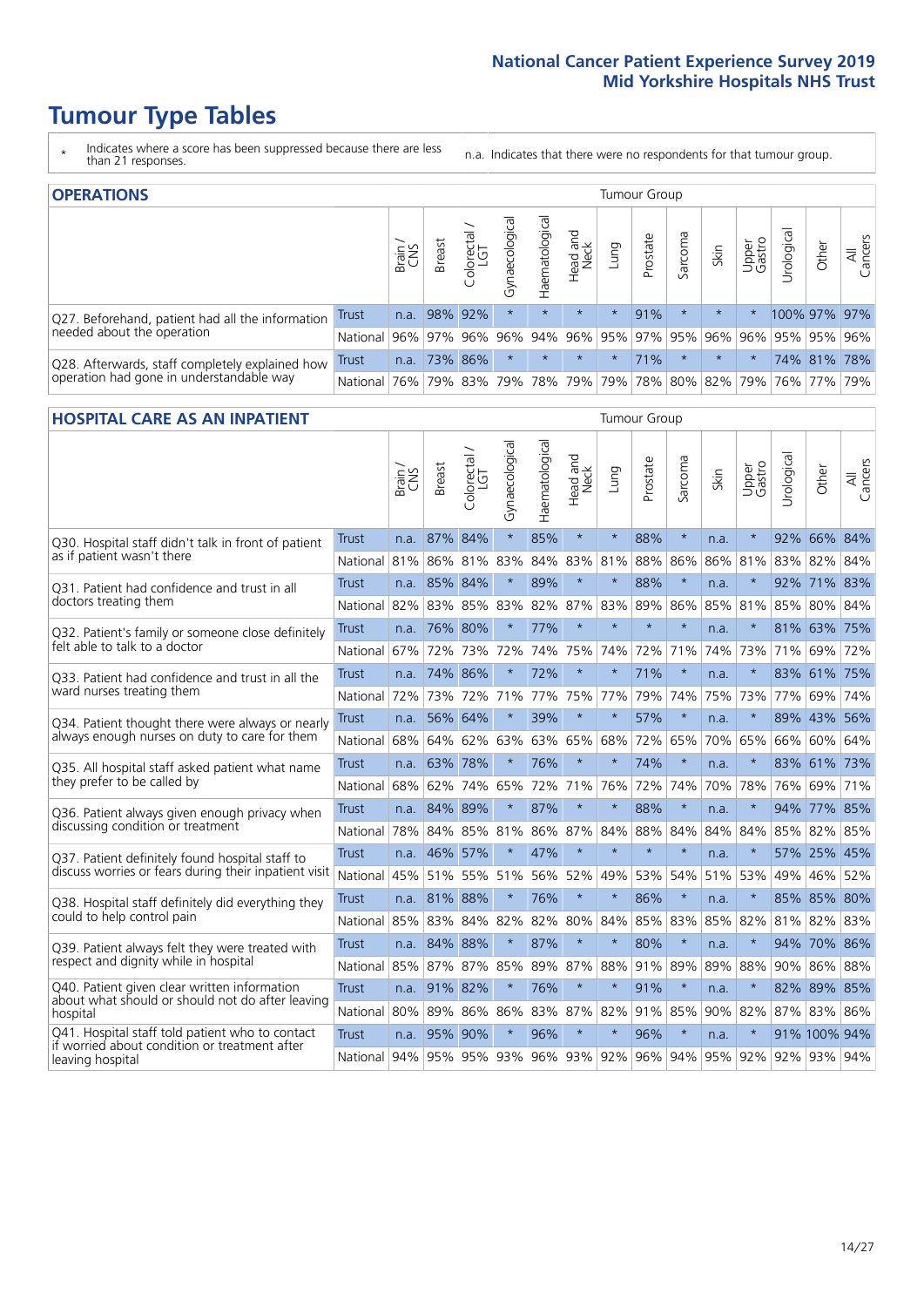- \* Indicates where a score has been suppressed because there are less than 21 responses.
- n.a. Indicates that there were no respondents for that tumour group.

| <b>HOSPITAL CARE AS A DAY PATIENT / OUTPATIENT</b>                                                                    |              |       |               |                 |                |                |                         | <b>Tumour Group</b> |          |              |      |                 |            |          |                |  |
|-----------------------------------------------------------------------------------------------------------------------|--------------|-------|---------------|-----------------|----------------|----------------|-------------------------|---------------------|----------|--------------|------|-----------------|------------|----------|----------------|--|
|                                                                                                                       |              | Brain | <b>Breast</b> | ╮<br>Colorectal | Gynaecological | Haematological | ead and<br>Neck<br>Head | Lung                | Prostate | arcoma<br>ιñ | Skin | Upper<br>Gastro | Urological | Other    | All<br>Cancers |  |
| Q43. Patient definitely found hospital staff to                                                                       | Trust        | n.a.  | 63%           | 75%             | $\star$        | 68%            | $\star$                 | 69%                 | 74%      | $\star$      |      | $\star$         | 79%        | 62%      | 69%            |  |
| discuss worries or fears during their outpatient or<br>day case visit                                                 | National     | 66%   | 68%           | 73%             | 70%            | 73%            | 72%                     | 70%                 | 74%      | 72%          | 72%  | 71%             | 67%        | 68%      | 71%            |  |
| Q44. Cancer doctor had the right documents at<br>patient's last outpatient appointment                                | Trust        | n.a.  | 94%           | 99%             | 100% 98%       |                | $\star$                 | 88%                 | 95%      | $\star$      |      |                 |            | 100% 96% | 96%            |  |
|                                                                                                                       | National     | 94%   | 96%           | 96%             | 96%            | 97%            | 96%                     | 96%                 | 96%      | 96%          | 96%  | 94%             | 96%        | 95%      | 96%            |  |
| Q46. Beforehand patient completely had                                                                                | <b>Trust</b> | n.a.  | 88%           | $\star$         | $\star$        | $\star$        | $\star$                 | $\star$             | $\star$  | $\star$      | n.a. | $\star$         | $\star$    | $\ast$   | 87%            |  |
| all information needed about radiotherapy<br>treatment                                                                | National     | 91%   | 88%           | 83%             | 88%            | 84%            | 86%                     | 86%                 | 88%      | 88%          | 84%  | 86%             | 83%        | 84%      | 86%            |  |
| Q47. Patient completely given understandable                                                                          | <b>Trust</b> | n.a.  | 55%           | $\star$         |                |                | $\star$                 | $\star$             | $\star$  | $\star$      | n.a. | $\star$         | $\star$    | $\ast$   | 57%            |  |
| information about whether radiotherapy was<br>working                                                                 | National     | 56%   | 60%           | 57%             | 61%            | 62%            | 63%                     | 59%                 | 60%      | 67%          | 57%  | 52%             | 59%        | 59%      | 60%            |  |
| Q49. Beforehand patient completely had all                                                                            | <b>Trust</b> | n.a.  | 84%           | 81%             |                | 81%            | n.a.                    | 88%                 | $\star$  | $\star$      | n.a. |                 | $\star$    | 85% 85%  |                |  |
| information needed about chemotherapy<br>treatment                                                                    | National     | 80%   | 82%           | 86%             | 87%            | 85%            | 79%                     | 84%                 | 86%      | 86%          | 90%  | 84%             | 85%        | 85%      | 84%            |  |
| Q50. Patient given enough information about<br>whether chemotherapy was working in a<br>completely understandable way | Trust        | n.a.  | 61%           | 62%             |                | 76%            | n.a.                    | 74%                 | $\star$  | $\star$      | n.a. | $\star$         | $\star$    | 76%      | 70%            |  |
|                                                                                                                       | National     | 54%   | 62%           | 64%             | 68%            | 75%            |                         | 57% 67%             | 66%      | 71%          | 79%  | 61%             | 68%        | 69%      | 68%            |  |

#### **HOME CARE AND SUPPORT** Tumour Group

|                                                                                                                   |              | Brain | <b>Breast</b> | Colorectal<br>LGT | $\overline{\sigma}$<br>Gynaecologic | Haematological | Head and<br>Neck | <b>Lung</b> | Prostate | Sarcoma | Skin                        | Upper<br>Gastro | Urological | Other           | All<br>Cancers |
|-------------------------------------------------------------------------------------------------------------------|--------------|-------|---------------|-------------------|-------------------------------------|----------------|------------------|-------------|----------|---------|-----------------------------|-----------------|------------|-----------------|----------------|
| Q51. Hospital staff definitely gave family or<br>someone close all the information needed to<br>help care at home | <b>Trust</b> | n.a.  | 54%           | 62%               | 75%                                 | 56%            | $\star$          | 63% 63%     |          |         | $\star$                     | $\star$         |            | 64% 53%         | 59%            |
|                                                                                                                   | National     | 58%   |               | 58% 63%           | 57%                                 |                |                  |             |          |         | 62% 67% 59% 61% 62% 65%     | 60%             | 59%        | 55%             | 60%            |
| Q52. Patient definitely given enough support<br>from health or social services during treatment                   | Trust        | n.a.  | 43% 71%       |                   | $\star$                             | 50%            | $\star$          | 41% 57%     |          |         | $\star$                     | $\star$         |            | 46% 58% 53%     |                |
|                                                                                                                   | National     | 42%   | 52%           | 60%               |                                     |                |                  |             |          |         | 45% 51% 59% 50% 48% 53% 57% |                 |            | 54%   48%   51% | 52%            |
| Q53. Patient definitely given enough support<br>from health or social services after treatment                    | Trust        | n.a.  |               | 35% 69%           |                                     | 35%            | $\star$          | 26%         | $\star$  | $\star$ | $\star$                     | $\star$         | $\star$    | 62% 45%         |                |
|                                                                                                                   | National l   | 39%   | 41% 53%       |                   | 39%                                 | 43%            | 56%              | $ 40\% $    | 46%      |         | 48% 59%                     | 47%             | 44%        | 44%             | 45%            |

| <b>CARE FROM YOUR GENERAL PRACTICE</b>                                                                     |              |       |               |                   |                          |                | <b>Tumour Group</b> |      |                                                     |         |         |                 |                       |             |                |
|------------------------------------------------------------------------------------------------------------|--------------|-------|---------------|-------------------|--------------------------|----------------|---------------------|------|-----------------------------------------------------|---------|---------|-----------------|-----------------------|-------------|----------------|
|                                                                                                            |              | Brain | <b>Breast</b> | Colorectal<br>LGT | $\sigma$<br>Gynaecologic | Haematological | Head and<br>Neck    | Lung | Prostate                                            | Sarcoma | Skin    | Upper<br>Gastro | $\sigma$<br>Urologica | Other       | All<br>Cancers |
| Q54. GP given enough information about<br>patient's condition and treatment                                | Trust        | n.a.  |               |                   | 95% 98% 96% 98%          |                | $\star$             |      | 94% 95%                                             |         | $\star$ | $\star$         |                       | 95% 93% 96% |                |
|                                                                                                            | National 91% |       |               |                   |                          |                |                     |      | 96% 95% 95% 96% 94% 94% 96% 94% 96% 93% 93% 94% 95% |         |         |                 |                       |             |                |
| Q55. General practice staff definitely did<br>everything they could to support patient during<br>treatment | <b>Trust</b> | n.a.  |               | 51% 57%           | $\star$                  | 54%            | $\star$             |      | 50% 75%                                             |         | $\star$ |                 |                       | 68% 59% 57% |                |
|                                                                                                            | National     | 55%   |               | 58% 59%           |                          |                | 56% 56% 59%         |      | 56% 64% 56% 65% 59%                                 |         |         |                 |                       | 59% 55%     | 58%            |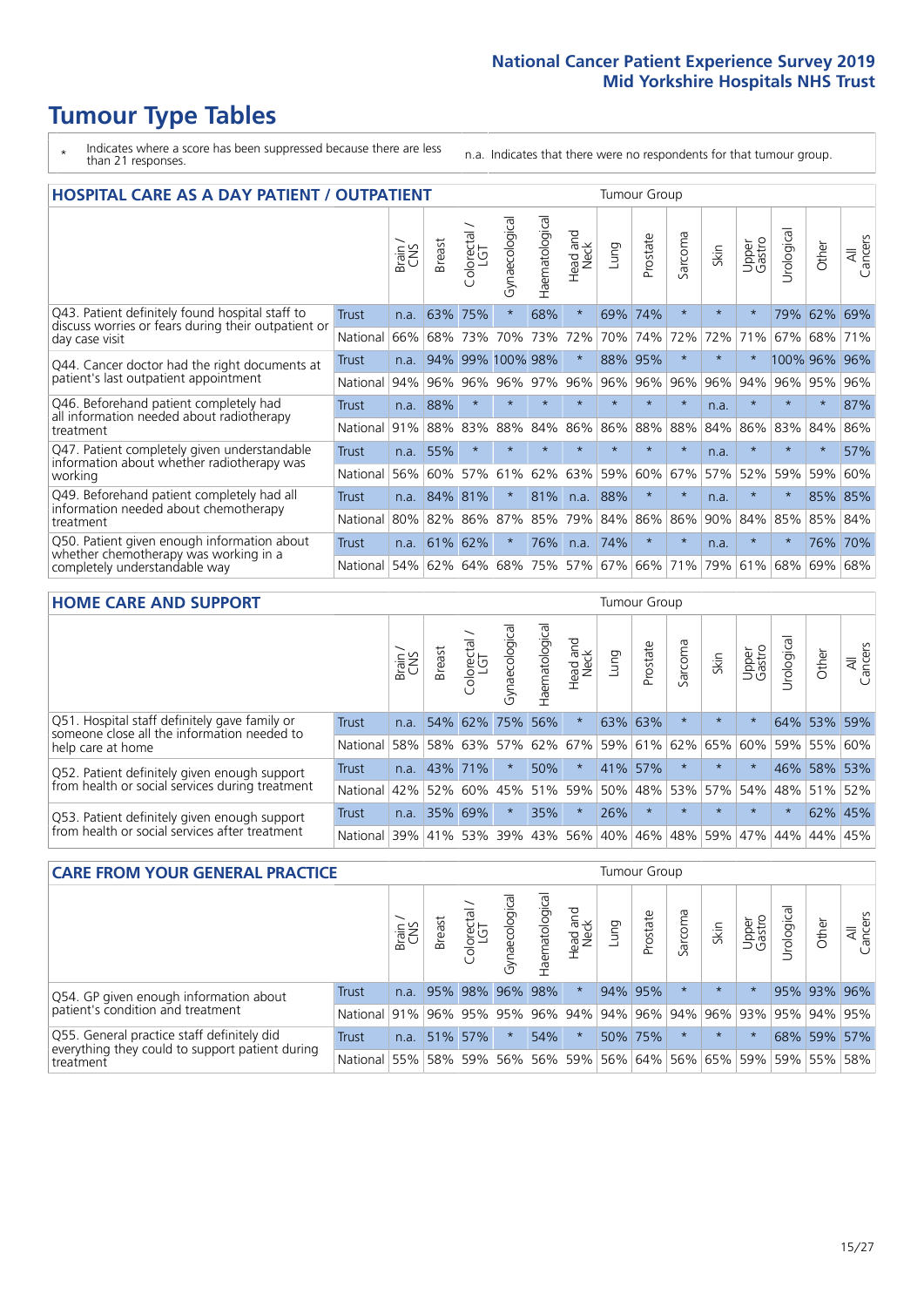- \* Indicates where a score has been suppressed because there are less than 21 responses.
- n.a. Indicates that there were no respondents for that tumour group.

#### **YOUR OVERALL NHS CARE** THE CONSTRUCTION OF THE THROUP GROUP TUMOUR GROUP

|                                                                                                 |              | Brain | <b>Breast</b> | olorectal<br>LGT<br>Û | Gynaecological | Haematological | <b>Bad and<br/>Neck</b><br>Head | Lung    | Prostate | arcoma<br>$\sqrt{ }$ | Skin    | Upper<br>Gastro | $\overline{c}$<br>Urologia | Other       | All<br>Cancers |
|-------------------------------------------------------------------------------------------------|--------------|-------|---------------|-----------------------|----------------|----------------|---------------------------------|---------|----------|----------------------|---------|-----------------|----------------------------|-------------|----------------|
| Q56. Different people treating and caring for                                                   | Trust        | n.a.  | 68%           | 73%                   | 88%            | 75%            | $\star$                         | 75%     | 85%      | $\star$              | $\star$ | 67%             | 84%                        | 70%         | 75%            |
| patient always work well together to give best<br>possible care                                 | National     | 60%   |               | 73% 73%               | 69%            | 75%            | 73%                             | 73% 75% |          | 70%                  | 79%     | 69%             | 74%                        | 68%         | 73%            |
| Q57. Patient given a care plan                                                                  | <b>Trust</b> | n.a.  | 43%           | 40%                   |                | 27%            | $\star$                         | 33% 47% |          | $\star$              | $\star$ | $\star$         | 29%                        | 45% 40%     |                |
|                                                                                                 | National     | 36%   | 41%           | 40%                   | 34%            | 36%            | 39%                             | 36%     | 40%      | 34%                  | 44%     | 36%             | 33%                        | 31%         | 38%            |
| Q58. Overall the administration of care was good                                                | <b>Trust</b> | n.a.  | 85%           | 87%                   | 96%            | 90%            | $\star$                         | 84% 91% |          | $\ast$               | $\star$ | 82%             | 92%                        | 80% 87%     |                |
| or very good                                                                                    | National     | 85%   |               | 90% 88%               | 87% 91%        |                | 90%                             |         | 90% 88%  | 88%                  | 90%     | 86%             |                            | 85% 87% 89% |                |
| Q59. Patient felt length of time for attending<br>clinics and appointments for cancer was about | <b>Trust</b> | n.a.  |               | 67% 83% 69%           |                | 74%            | $\star$                         | 75% 85% |          | $\star$              | $\star$ | 86% 86%         |                            | 73%         | 76%            |
| right                                                                                           | National     | 58%   | 68%           | 73%                   | 66%            | 66%            | 71%                             | 71%     | 76%      | 68%                  | 73%     | 66%             | 75%                        | 64%         | 69%            |
| Q60. Someone discussed with patient whether                                                     | Trust        | n.a.  |               | 37% 31%               | 21%            | 40%            | $\ast$                          | 12%     | 27%      | $\star$              | $\star$ | 18%             | 33%                        | 29%         | 31%            |
| they would like to take part in cancer research                                                 | National     | 42%   | 30%           | 32%                   | 31%            | 33%            | 21%                             | 34%     | 31%      | 36%                  | 20%     | 36%             | 21%                        | 32%         | 30%            |
| Q61. Patient's average rating of care scored from                                               | Trust        | n.a.  | 8.7           | 8.8                   | 9.1            | 8.8            | $\star$                         | 8.7     | 8.9      | $\star$              | $\ast$  | 8.3             | 9.0                        | 8.5         | 8.8            |
| very poor to very good                                                                          | National     | 8.6   | 8.9           | 8.8                   | 8.7            | 8.9            | 8.8                             | 8.8     | 8.8      | 8.8                  | 8.9     | 8.7             | 8.7                        | 8.7         | 8.8            |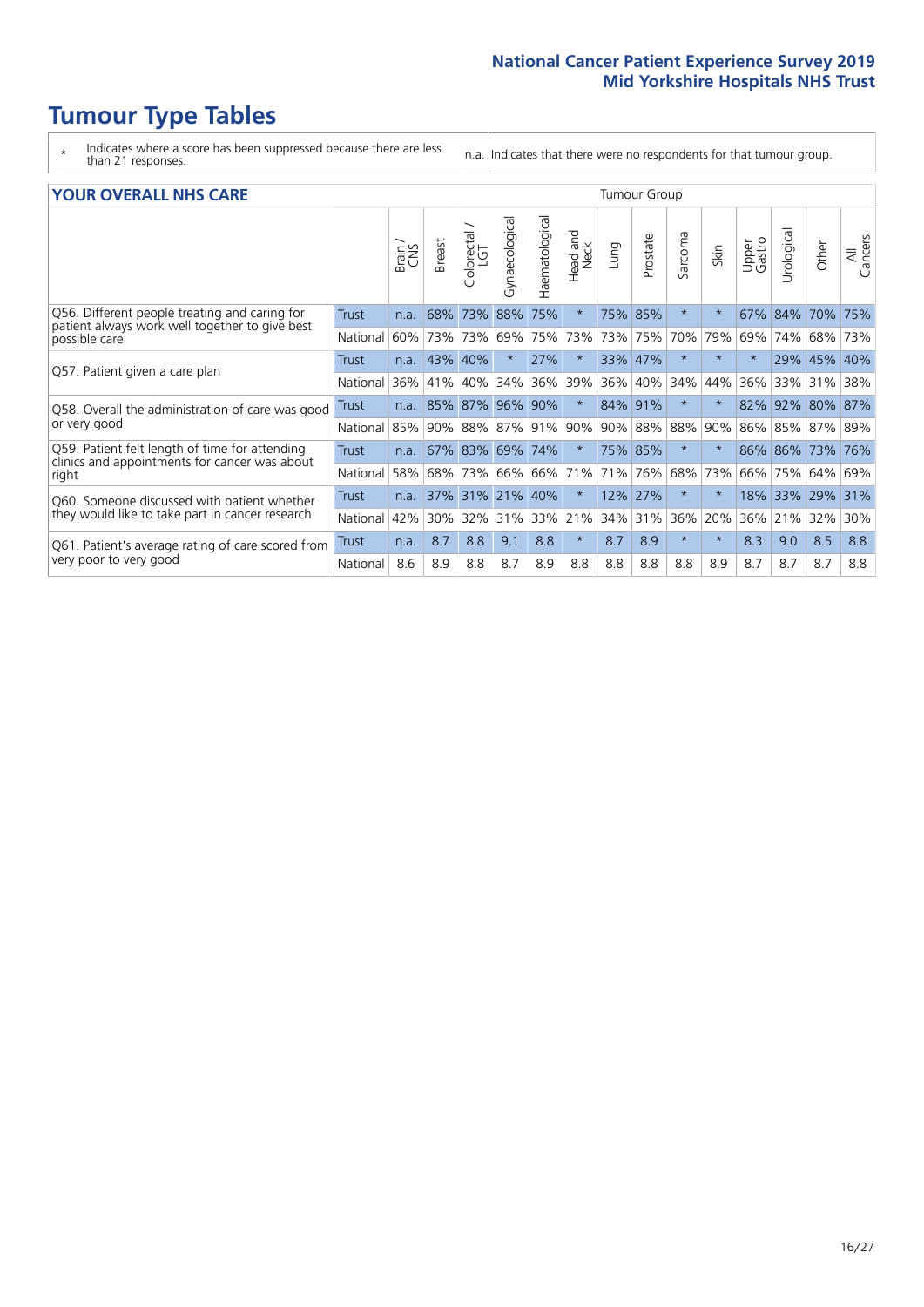### **Year on Year Charts**





#### **DIAGNOSTIC TESTS**





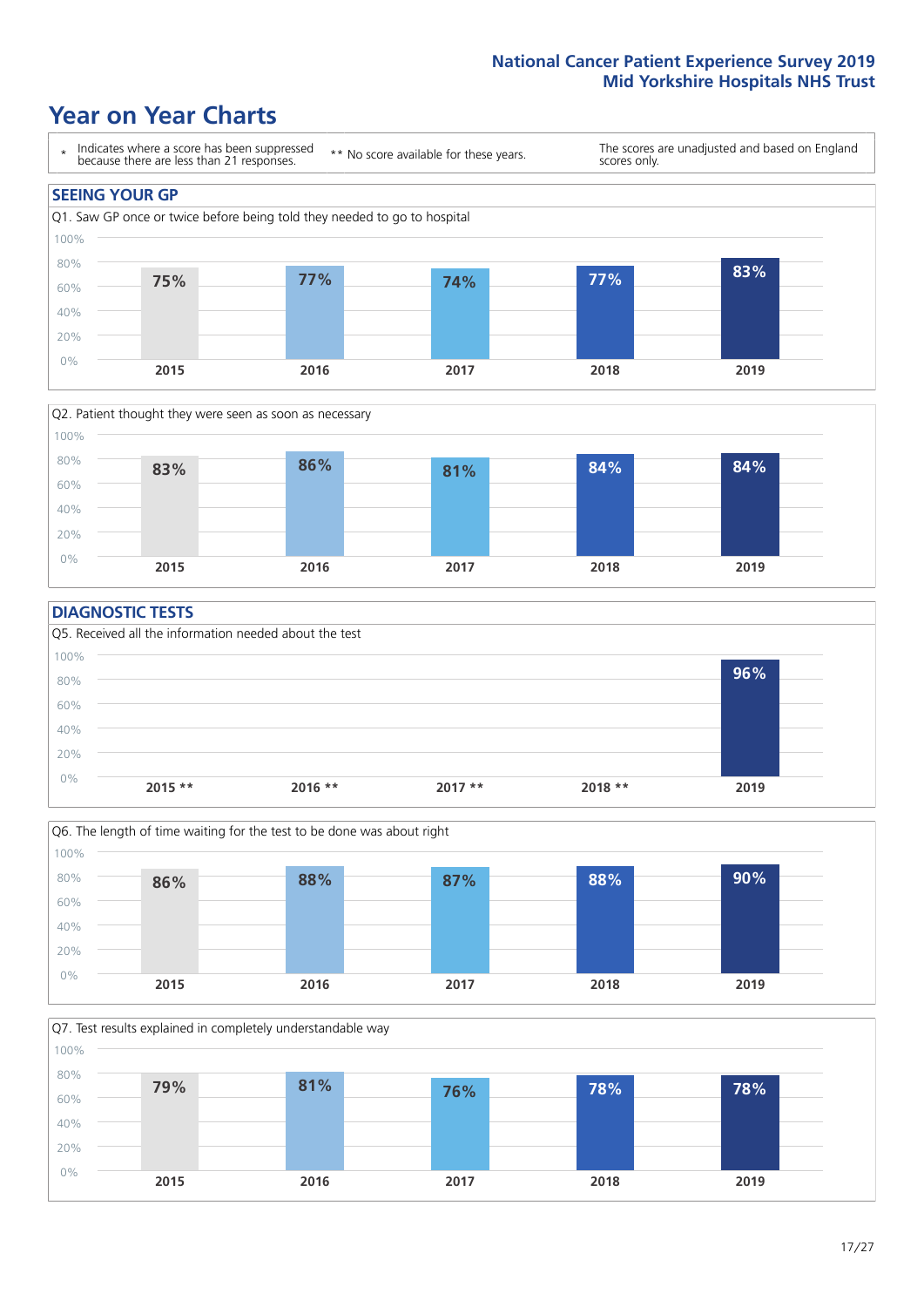









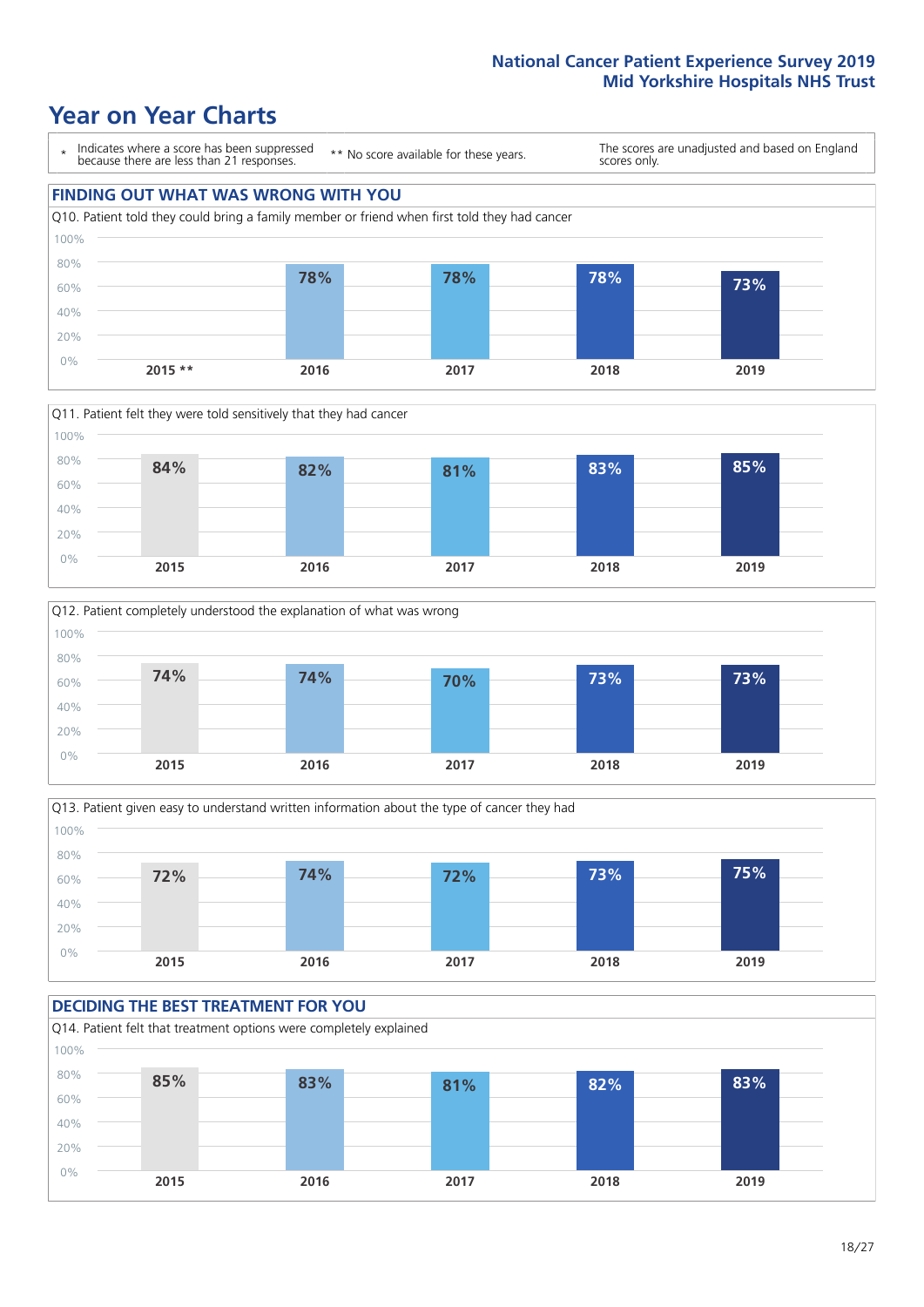





Q18. Patient definitely involved as much as they wanted in decisions about care and treatment  $0%$ 20% 40% 60% 80% 100% **2015 \*\* 2016 \*\* 2017 \*\* 2018 \*\* 2019 80%**

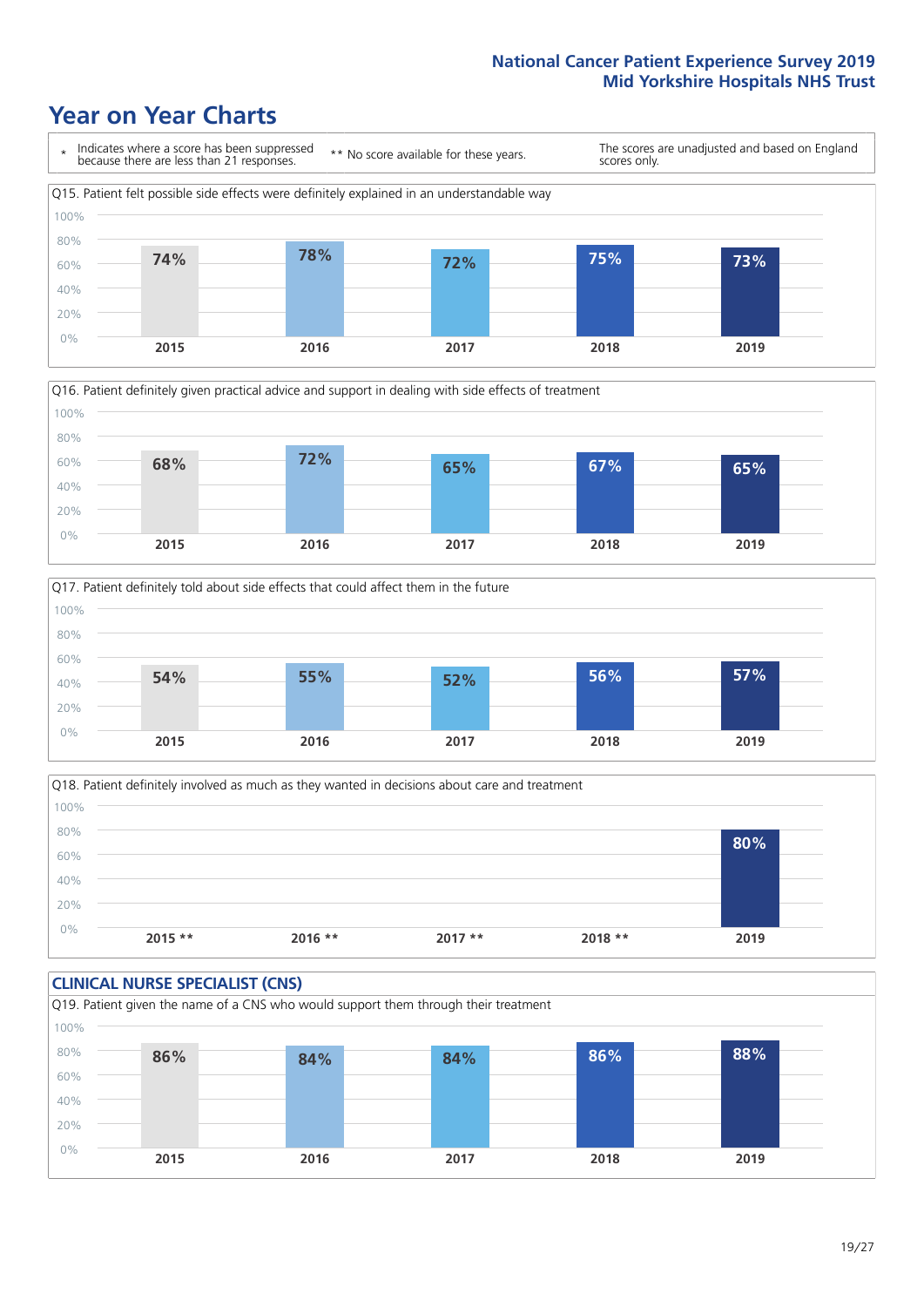







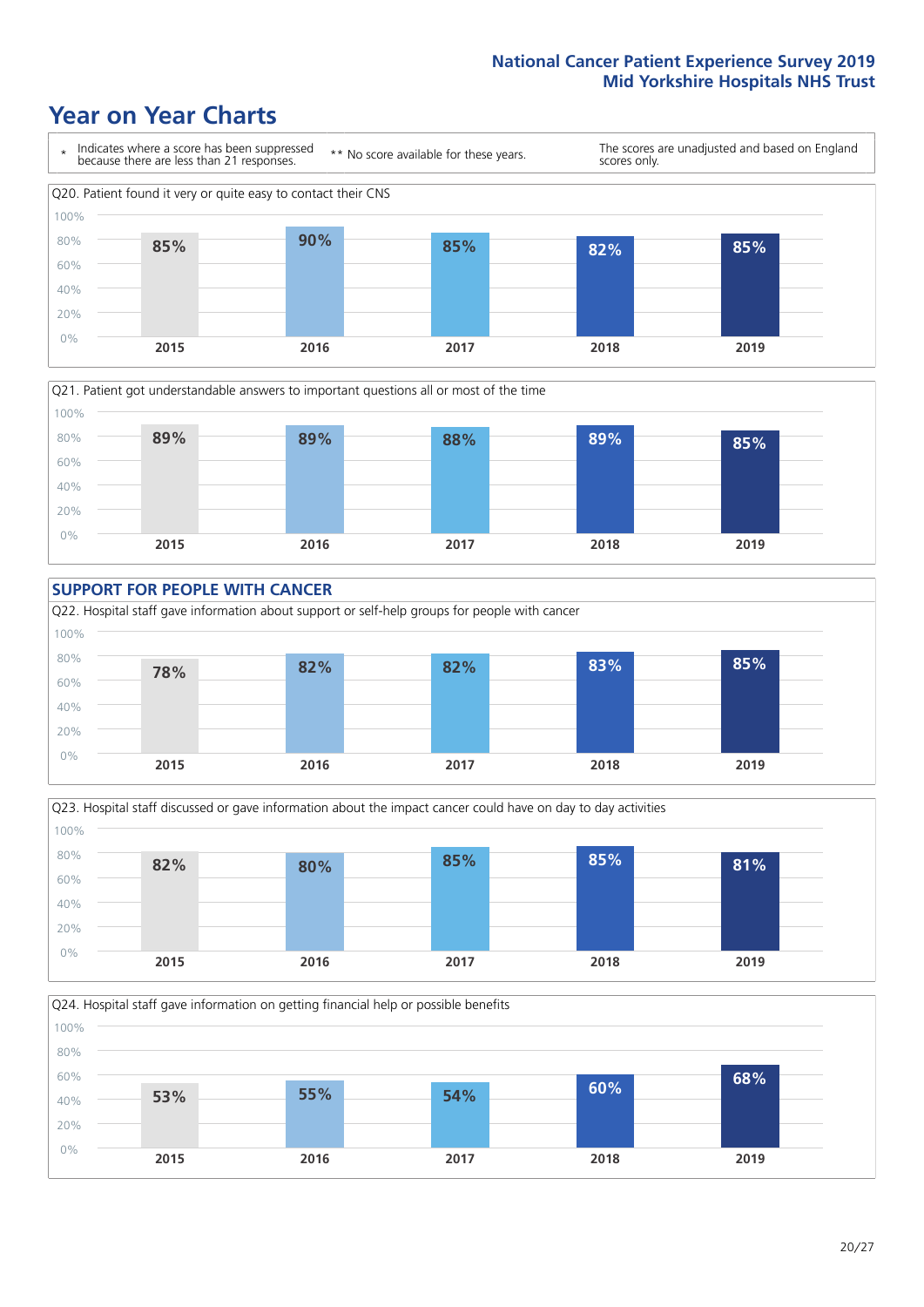### **Year on Year Charts**



#### **OPERATIONS**





#### **HOSPITAL CARE AS AN INPATIENT** Q30. Hospital staff didn't talk in front of patient as if patient wasn't there 0% 20% 40% 60% 80% 100% **2015 \*\* 2016 \*\* 2017 \*\* 2018 \*\* 2019 84%**

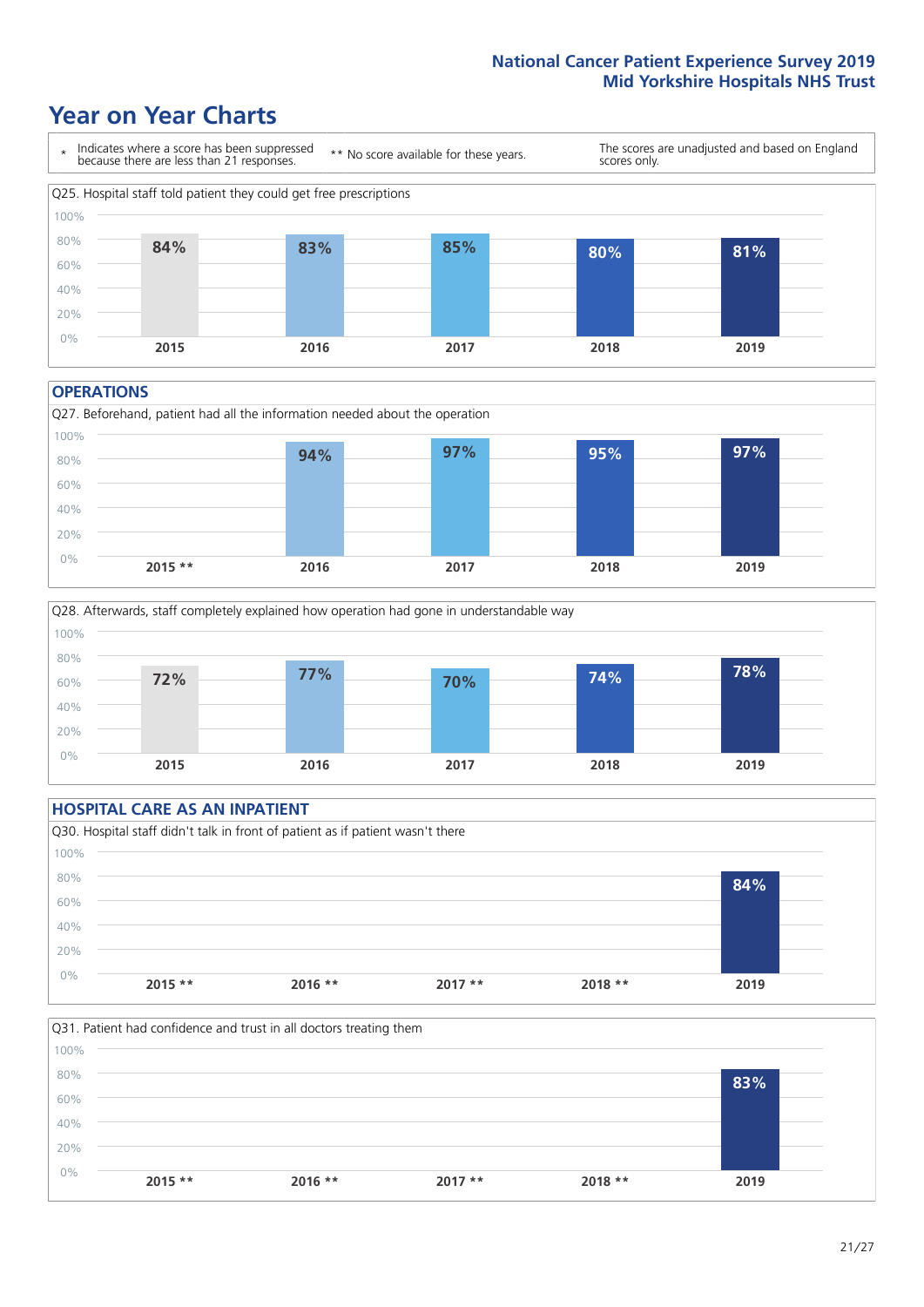







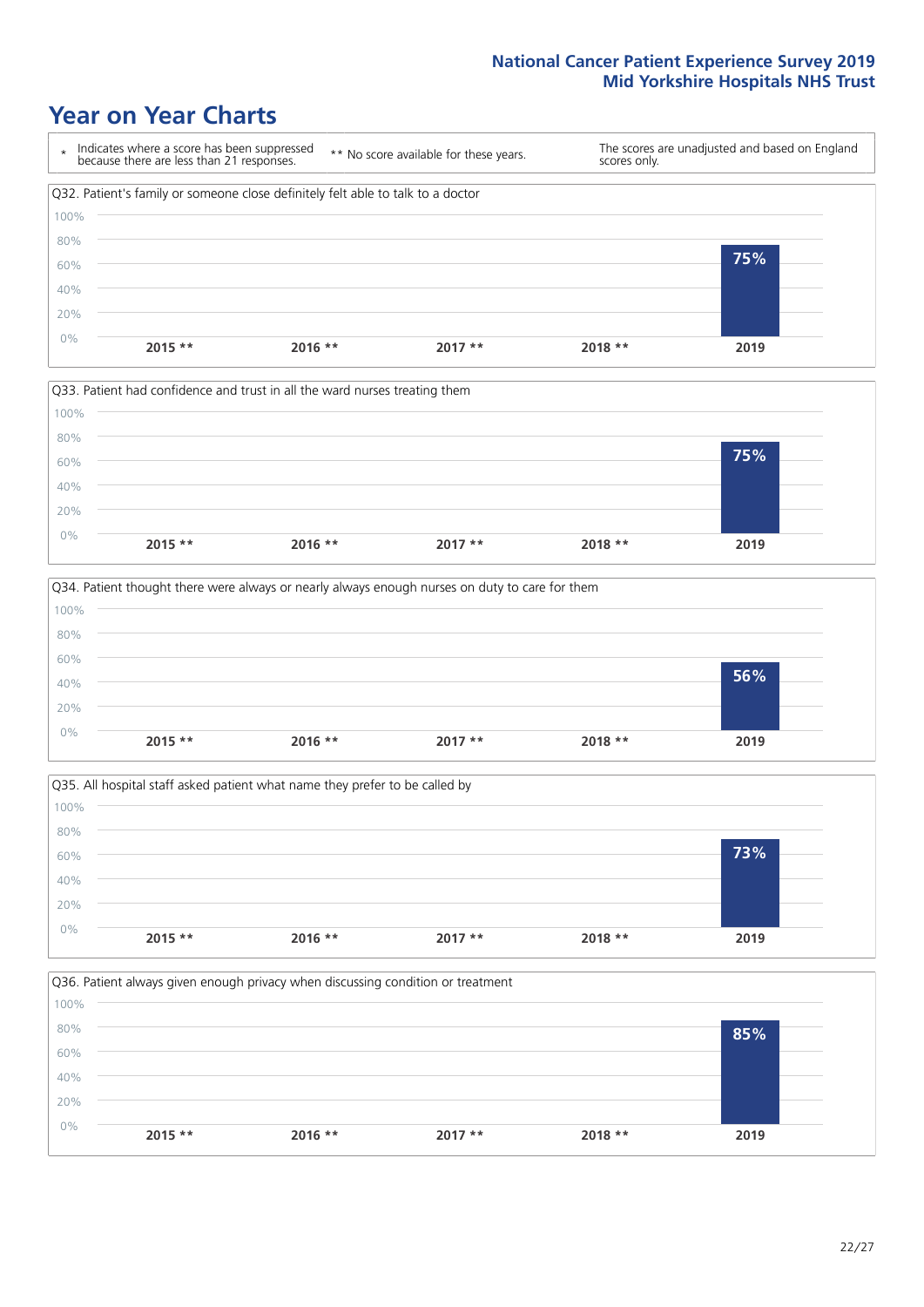







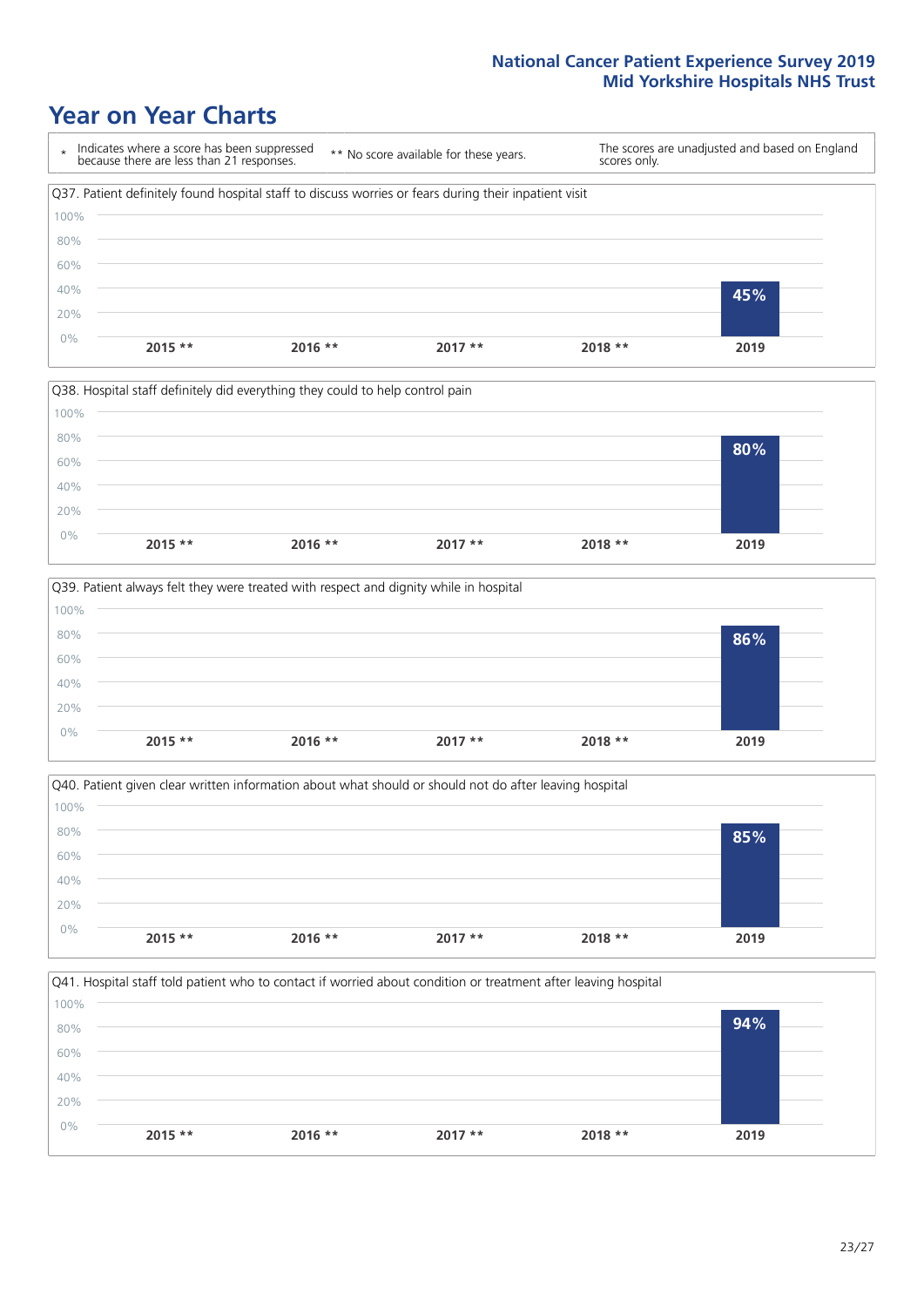### **Year on Year Charts**

\* Indicates where a score has been suppressed because there are less than 21 responses.

\*\* No score available for these years.

The scores are unadjusted and based on England scores only.

#### **HOSPITAL CARE AS A DAY PATIENT / OUTPATIENT**









Q49. Beforehand patient completely had all information needed about chemotherapy treatment 0% 20% 40% 60% 80% 100% **2015 2016 2017 2018 2019 85% 87% 85% 86% 85%**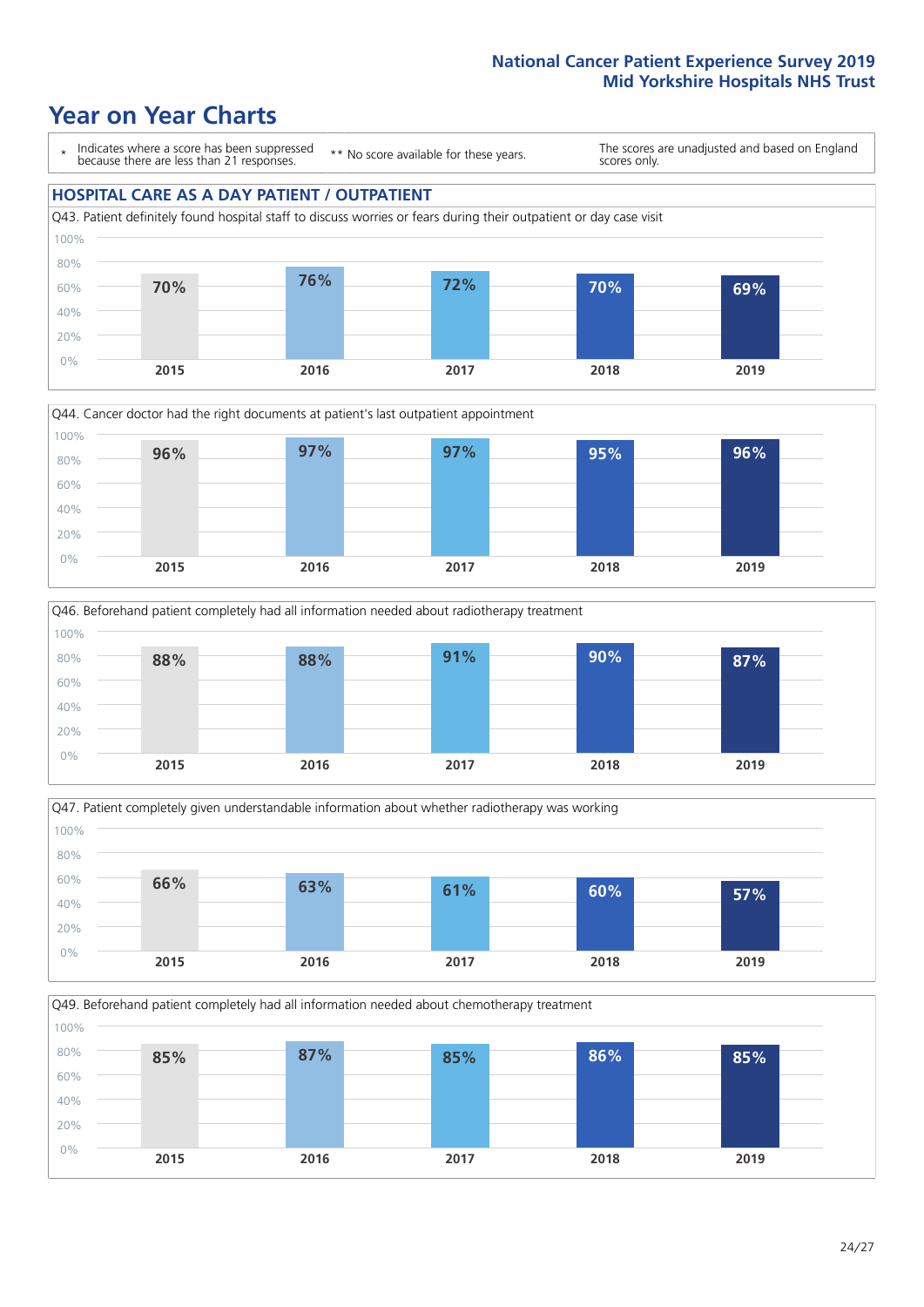### **Year on Year Charts**



#### **HOME CARE AND SUPPORT**







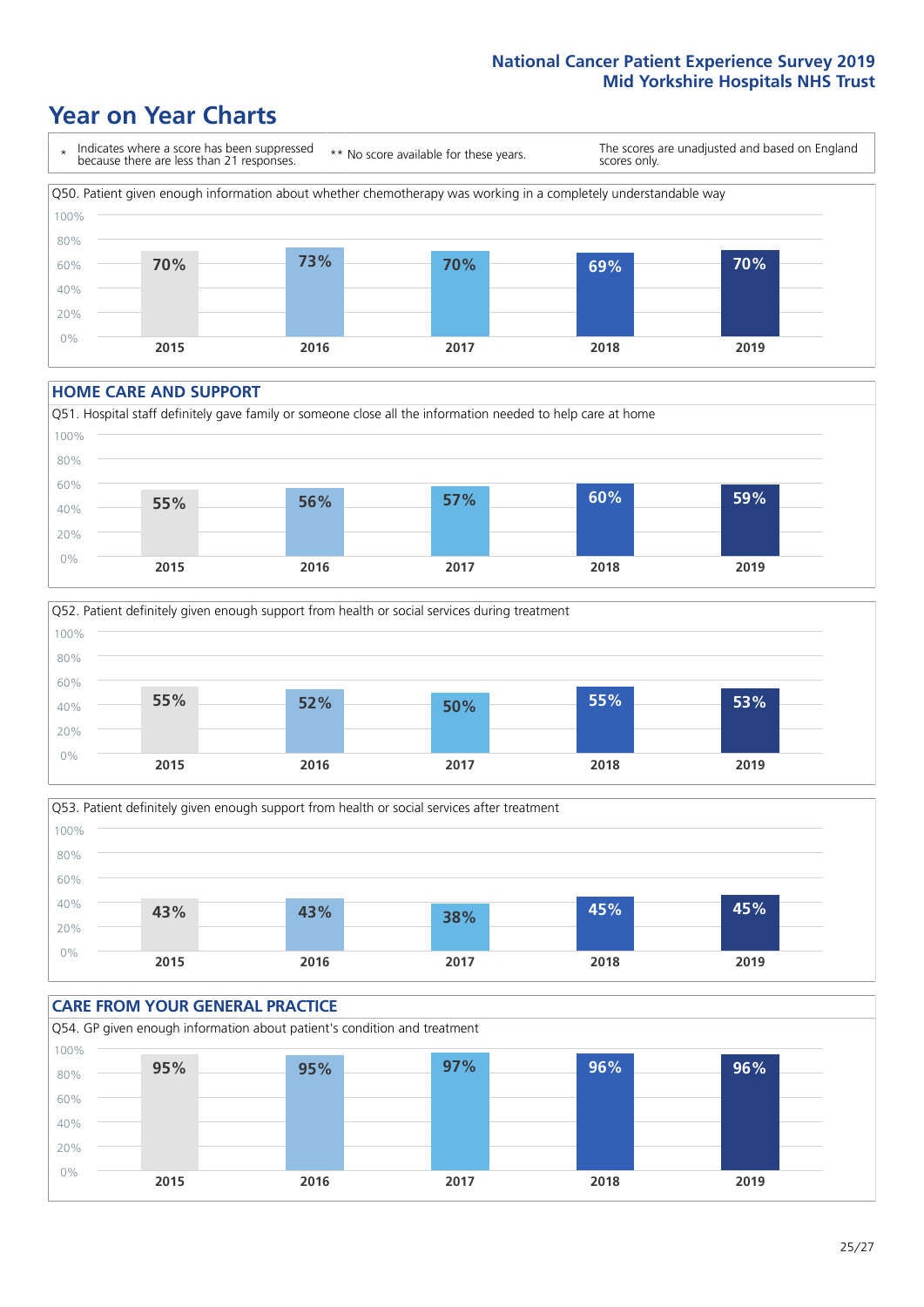### **Year on Year Charts**

\* Indicates where a score has been suppressed because there are less than 21 responses. \*\* No score available for these years. The scores are unadjusted and based on England scores only. Q55. General practice staff definitely did everything they could to support patient during treatment 0% 20% 40% 60% 80% 100% **2015 2016 2017 2018 2019 60% 58% 59% 62% 57%**

#### **YOUR OVERALL NHS CARE**







Q59. Patient felt length of time for attending clinics and appointments for cancer was about right 0% 20% 40% 60% 80% 100% **2015 2016 2017 2018 2019 71% 72% 71% 75% 76%**